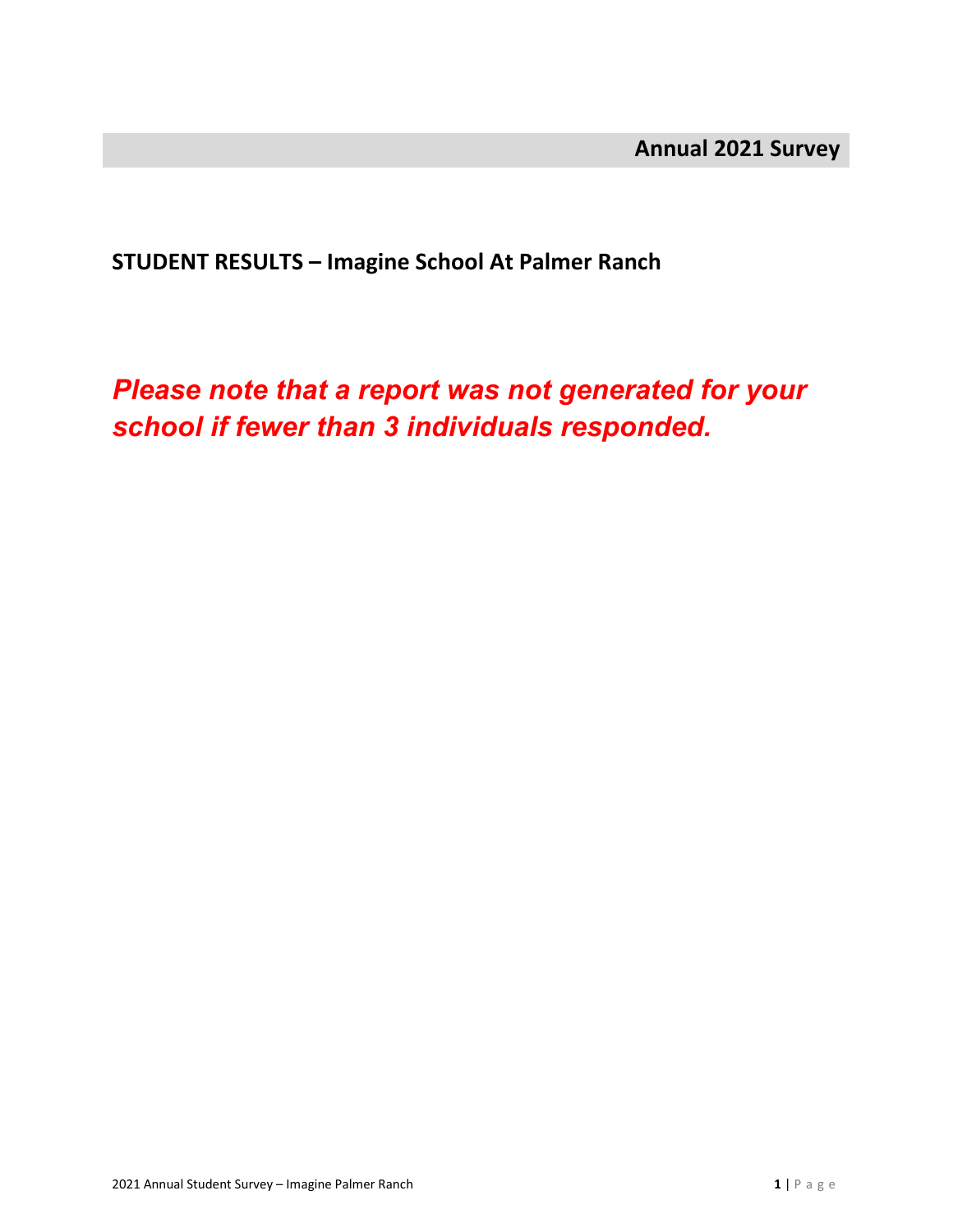### Imagine School at North Port Student Report

*2021 Annual STUDENT Survey*

| <b>Question</b>                             | <b>Strongly Agree</b> | Agree  | <b>Disagree</b> | <b>Strongly Disagree</b> | Total |
|---------------------------------------------|-----------------------|--------|-----------------|--------------------------|-------|
| My teachers care about me.                  | 33.33%                | 33.33% | 16.67%          | 16.67%                   | 6     |
| My teachers make me feel good about myself. | 16.67%                | 33.33% | 33.33%          | 16.67%                   | 6     |
| am happy to be at this school.              | 16.67%                | 33.33% | 16.67%          | 33.33%                   | 6     |
| I feel like I am part of this school.       | $0.00\%$              | 66.67% | $0.00\%$        | 33.33%                   | 6     |

**How much do you agree or disagree with the following statements about this school?**

| <b>Question</b>                               | <b>Strongly Agree</b> | Agree  | <b>Disagree</b> | <b>Strongly disagree</b> | Total |
|-----------------------------------------------|-----------------------|--------|-----------------|--------------------------|-------|
| Students at this school are often bullied.    | 16.67%                | 16.67% | 33.33%          | 33.33%                   | 6     |
| Students at this school try to stop bullying. | 0.00%                 | 50.00% | 50.00%          | $0.00\%$                 | 6     |
| Staff at this school try to stop bullying.    | 50.00%                | 16.67% | 16.67%          | 16.67%                   | 6     |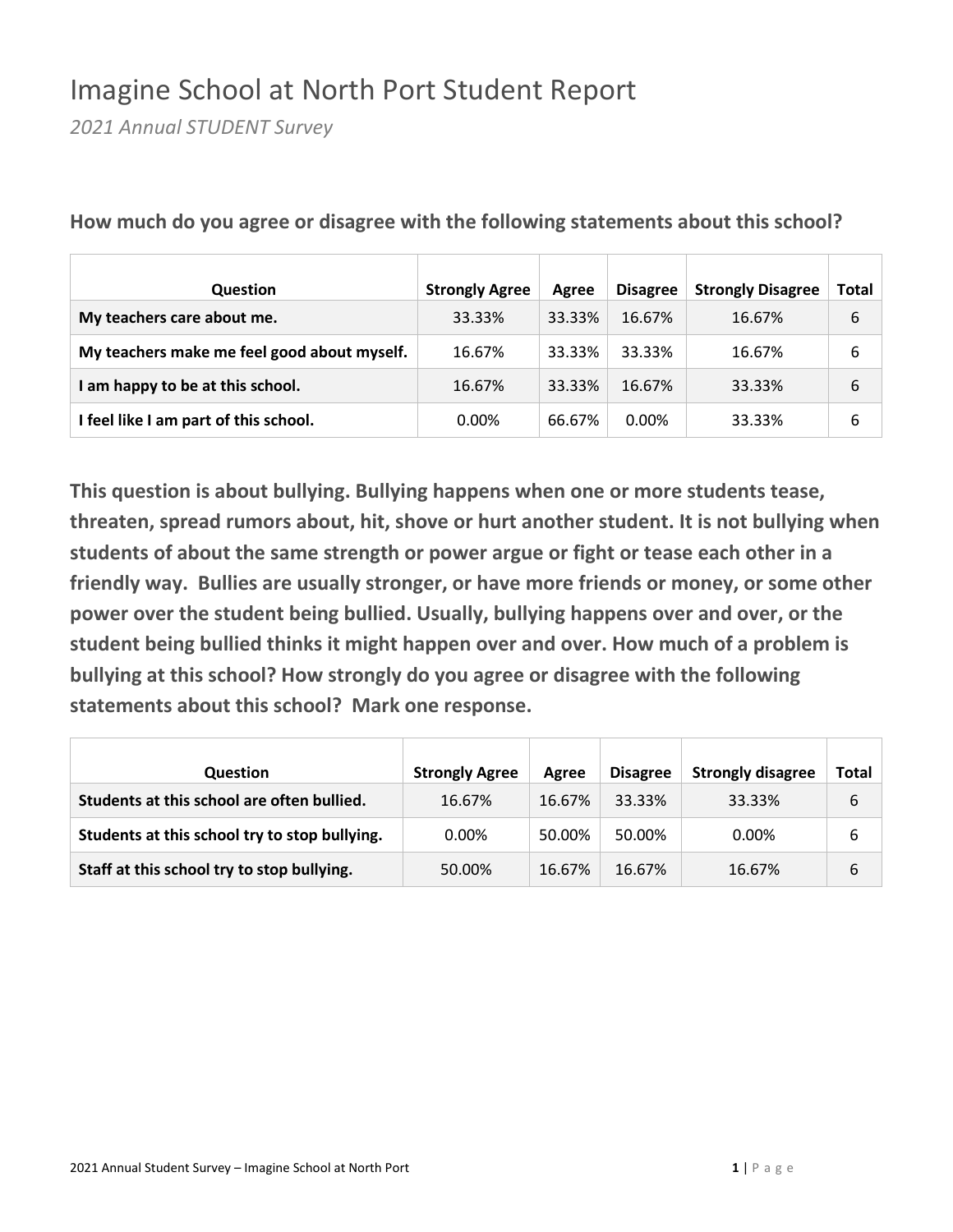**This question is about cyberbullying. Cyberbullying is bullying that takes place using electronic technology. Examples of cyberbullying include mean text messages or emails, rumors sent by email or posted on social networking sites, and embarrassing pictures, videos, websites, or fake profiles. How strongly do you agree or disagree with the following statements about this school? Mark one response.**

| Students often spread mean rumors or lies about others at this school on the internet<br>(i.e., Facebook, email, and instant messages). | Percentage |
|-----------------------------------------------------------------------------------------------------------------------------------------|------------|
| <b>Strongly Agree</b>                                                                                                                   | 33.33%     |
| Agree                                                                                                                                   | 50.00%     |
| <b>Disagree</b>                                                                                                                         | $0.00\%$   |
| <b>Strongly disagree</b>                                                                                                                | 16.67%     |
| <b>Total</b>                                                                                                                            | 6          |

**How strongly do you agree or disagree with the following statements about this school? Mark one response per statement.**

| <b>Question</b>                                                                                | <b>Strongly</b><br>Agree | Agree  | <b>Disagree</b> | <b>Strongly</b><br>disagree | Total |
|------------------------------------------------------------------------------------------------|--------------------------|--------|-----------------|-----------------------------|-------|
| I can talk to my teachers about problems I am having<br>in class.                              | 50.00%                   | 33.33% | $0.00\%$        | 16.67%                      | 6     |
| I can talk to a teacher or other adult at this school<br>about something that is bothering me. | 50.00%                   | 16.67% | 0.00%           | 33.33%                      | 6     |
| Teachers are available when I need to talk with them.                                          | 16.67%                   | 50.00% | 16.67%          | 16.67%                      | 6     |
| My teachers give me individual attention when I<br>need it.                                    | 16.67%                   | 66.67% | 0.00%           | 16.67%                      | 6     |

| <b>Question</b>                                                         | <b>Strongly</b><br>Agree | Agree  | <b>Disagree</b> | <b>Strongly</b><br>disagree | Total |
|-------------------------------------------------------------------------|--------------------------|--------|-----------------|-----------------------------|-------|
| My teachers make it clear to me when I have<br>misbehaved in class.     | 33.33%                   | 66.67% | $0.00\%$        | $0.00\%$                    | 6     |
| My teachers expect me to do my best all the time.                       | 16.67%                   | 66.67% | 16.67%          | $0.00\%$                    | 6     |
| My teachers praise me when I work hard in school.                       | 16.67%                   | 66.67% | $0.00\%$        | 16.67%                      | 6     |
| Adults working at this school reward students for<br>positive behavior. | 16.67%                   | 50.00% | 16.67%          | 16.67%                      | 6     |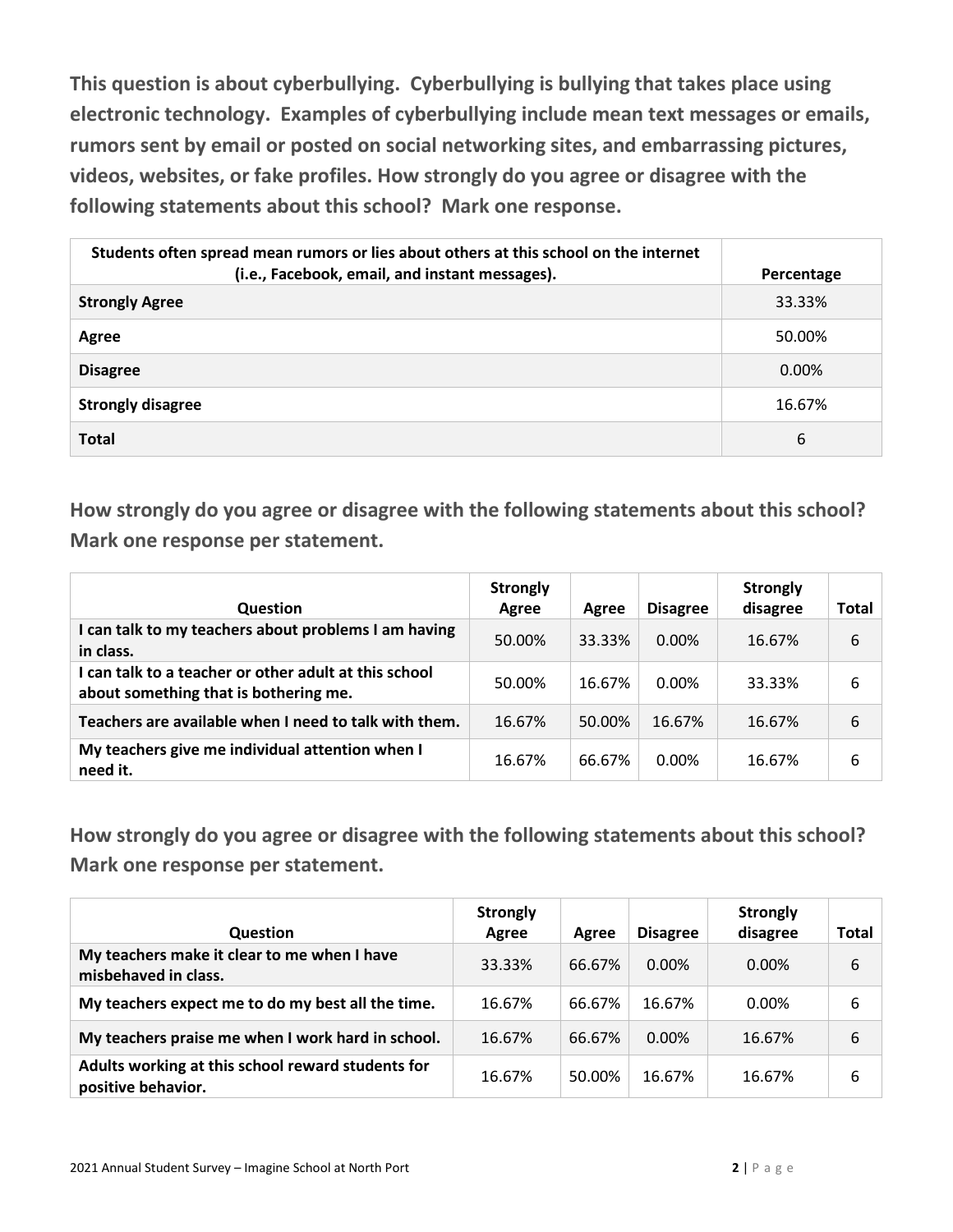| <b>Question</b>                                                                                 | <b>Strongly</b><br>Agree | Agree  | <b>Disagree</b> | <b>Strongly</b><br>disagree | Total |
|-------------------------------------------------------------------------------------------------|--------------------------|--------|-----------------|-----------------------------|-------|
| At this school, students have chances to help decide<br>things like class activities and rules. | 16.67%                   | 50.00% | 16.67%          | 16.67%                      | 6     |
| I have chances to be part of class discussions or<br>activities.                                | 33.33%                   | 50.00% | $0.00\%$        | 16.67%                      | 6     |
| The things I'm learning in school are important to<br>me.                                       | 16.67%                   | 66.67% | $0.00\%$        | 16.67%                      | 6     |
| My teachers often connect what I am learning to life<br>outside the classroom.                  | 16.67%                   | 50.00% | 16.67%          | 16.67%                      | 6     |

| <b>Question</b>                                                                                                            | <b>Strongly</b><br>Agree | Agree  | <b>Disagree</b> | <b>Strongly</b><br>disagree | <b>Total</b> |
|----------------------------------------------------------------------------------------------------------------------------|--------------------------|--------|-----------------|-----------------------------|--------------|
| I feel safe at this school.                                                                                                | 33.33%                   | 33.33% | 33.33%          | $0.00\%$                    | 6            |
| Students at this school get along well with each other.                                                                    | 0.00%                    | 66.67% | 33.33%          | 0.00%                       | 6            |
| People of different cultural backgrounds, races, or<br>ethnicities get along well at this school.                          | 33.33%                   | 50.00% | 16.67%          | 0.00%                       | 6            |
| Adults working at this school help students develop<br>strategies to understand and control their feelings and<br>actions. | 0.00%                    | 66.67% | 33.33%          | 0.00%                       | 6            |
| Students at this school stop and think before doing<br>anything when they get angry.                                       | 0.00%                    | 16.67% | 83.33%          | 0.00%                       | 6            |
| At this school, students work on listening to others to<br>understand what they are trying to say.                         | 0.00%                    | 50.00% | 33.33%          | 16.67%                      | 6            |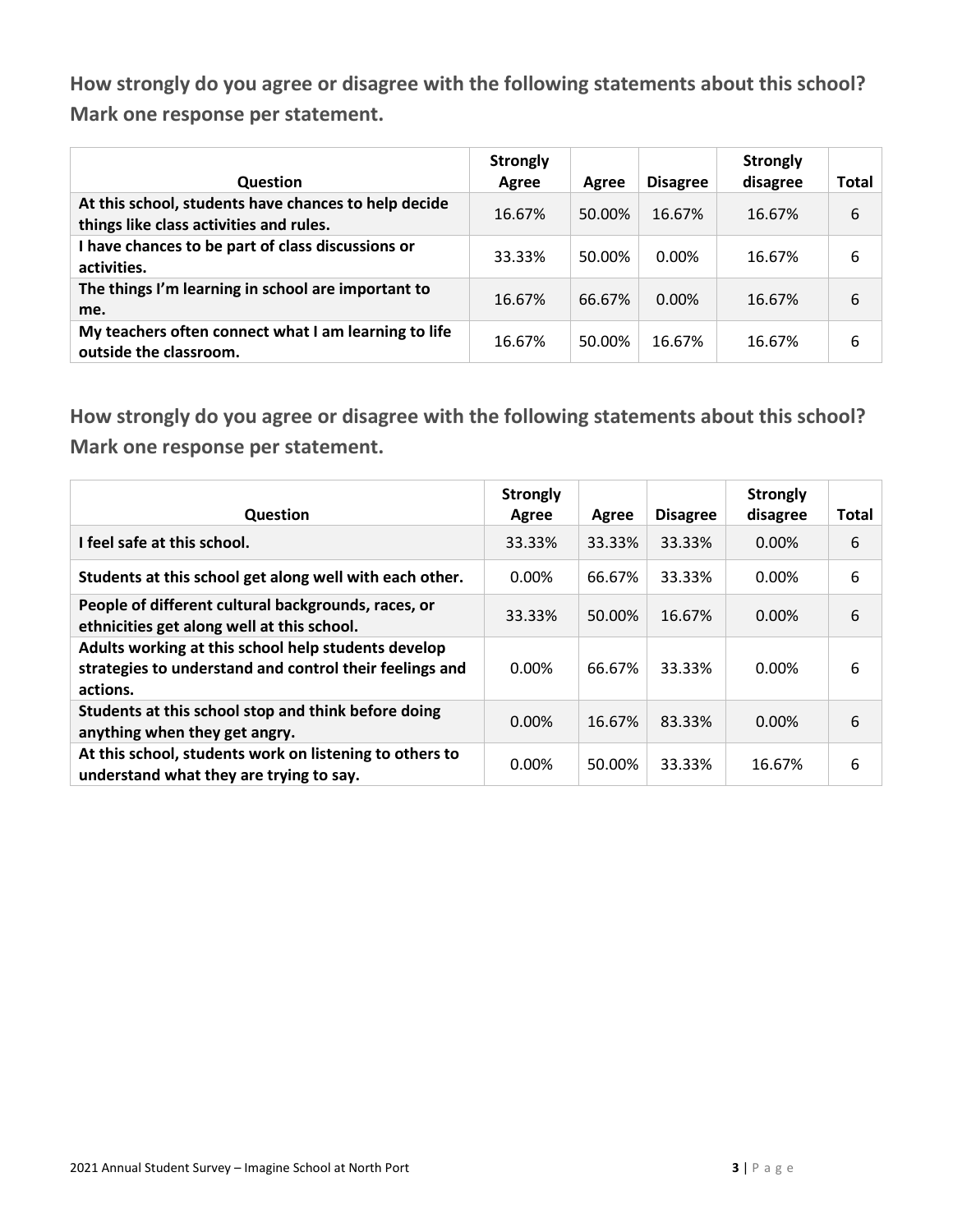| Question                                                                                         | <b>Strongly</b><br>Agree | Agree  | <b>Disagree</b> | <b>Strongly</b><br>disagree | <b>Total</b> |
|--------------------------------------------------------------------------------------------------|--------------------------|--------|-----------------|-----------------------------|--------------|
| I sometimes stay home because I don't feel safe at<br>this school.                               | $0.00\%$                 | 33.33% | 33.33%          | 33.33%                      | 6            |
| If I am absent, there is a teacher or some other adult<br>at school that will notice my absence. | 0.00%                    | 50.00% | 16.67%          | 33.33%                      | 6            |
| Students at this school are teased or picked on about<br>their race or ethnicity.                | 16.67%                   | 16.67% | 33.33%          | 33.33%                      | 6            |
| Students at this school are teased or picked on about<br>their cultural background or religion.  | 0.00%                    | 33.33% | 50.00%          | 16.67%                      | 6            |
| Students at this school are teased or picked on about<br>their physical or mental disability.    | 16.67%                   | 66.67% | 16.67%          | $0.00\%$                    | 6            |

**How strongly do you agree or disagree with the following statements about this school? Mark one response per statement.**

| <b>Question</b>                                                                                                                                                            | <b>Strongly</b><br>Agree | Agree  | <b>Disagree</b> | <b>Strongly</b><br>disagree | Total |
|----------------------------------------------------------------------------------------------------------------------------------------------------------------------------|--------------------------|--------|-----------------|-----------------------------|-------|
| Students know what to do if there is an emergency,<br>natural disaster (tornado, flood) or a dangerous situation<br>(e.g. violent person on campus) during the school day. | 16.67%                   | 83.33% | $0.00\%$        | $0.00\%$                    | 6     |
| If students hear about a threat to school or student<br>safety, they would report it to someone in authority.                                                              | 16.67%                   | 50.00% | 33.33%          | $0.00\%$                    | 6     |
| I feel safe going to and from this school.                                                                                                                                 | $0.00\%$                 | 83.33% | 16.67%          | $0.00\%$                    | 6     |

| <b>Question</b>                                                                             | <b>Strongly</b><br>Agree | Agree  | <b>Disagree</b> | <b>Strongly</b><br>disagree | Total |
|---------------------------------------------------------------------------------------------|--------------------------|--------|-----------------|-----------------------------|-------|
| All students are treated the same, regardless of<br>whether their parents are rich or poor. | 0.00%                    | 66.67% | 16.67%          | 16.67%                      | 6     |
| Boys and girls are treated equally well.                                                    | $0.00\%$                 | 50.00% | 0.00%           | 50.00%                      | 6     |
| School rules are applied equally to all students.                                           | $0.00\%$                 | 50.00% | 16.67%          | 33.33%                      | 6     |
| Discipline is fair.                                                                         | 16.67%                   | 50.00% | 16.67%          | 16.67%                      | 6     |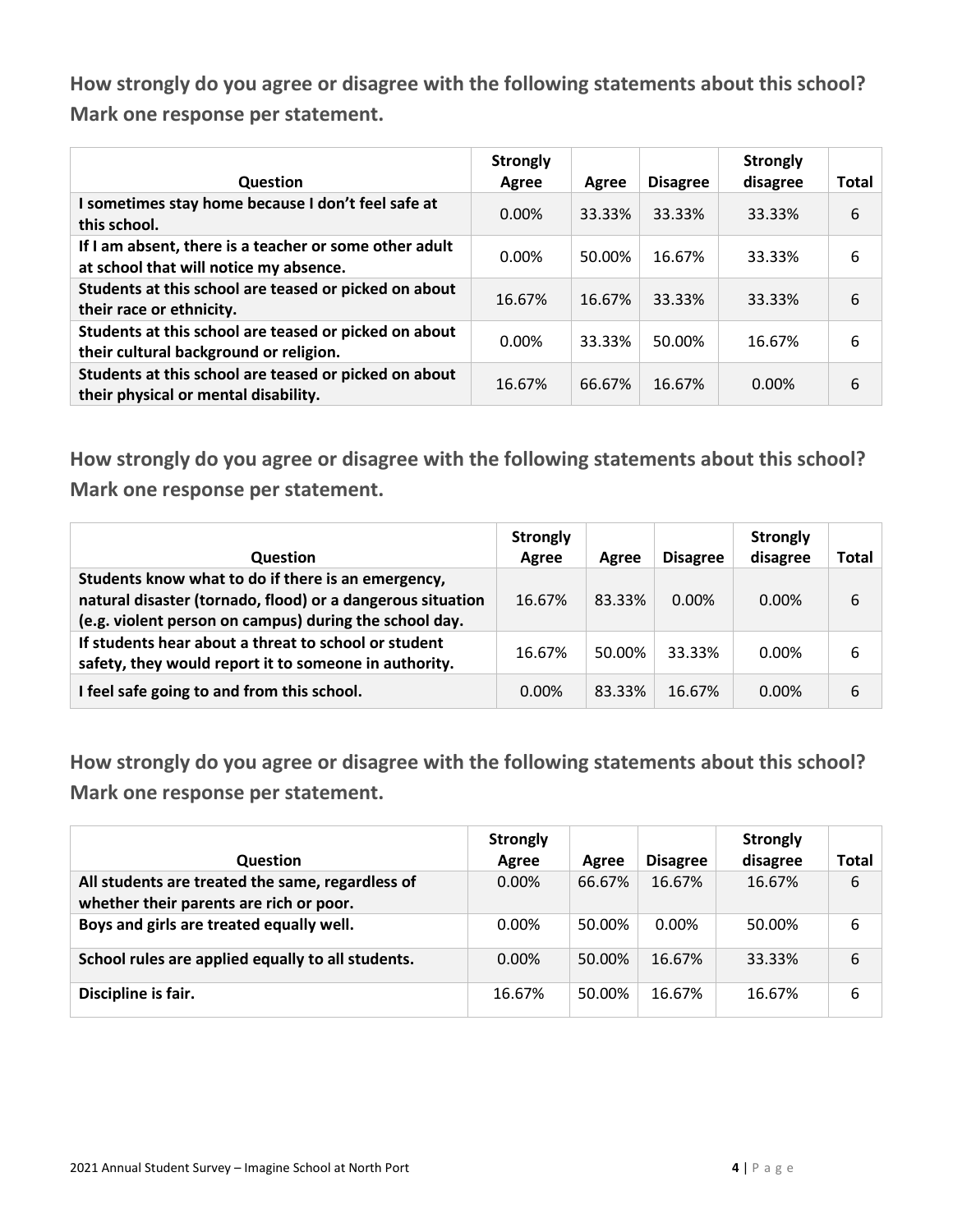## Island Village Montessori Student Report

*2021 Annual STUDENT Survey*

| <b>Question</b>                             | <b>Strongly Agree</b> | Agree    | <b>Disagree</b> | <b>Strongly Disagree</b> | Total |
|---------------------------------------------|-----------------------|----------|-----------------|--------------------------|-------|
| My teachers care about me.                  | 75.00%                | $0.00\%$ | $0.00\%$        | 25.00%                   | 4     |
| My teachers make me feel good about myself. | 50.00%                | 25.00%   | $0.00\%$        | 25.00%                   | 4     |
| I am happy to be at this school.            | 50.00%                | 25.00%   | $0.00\%$        | 25.00%                   | 4     |
| I feel like I am part of this school.       | 75.00%                | $0.00\%$ | $0.00\%$        | 25.00%                   | 4     |

**How much do you agree or disagree with the following statements about this school?**

| <b>Question</b>                               | <b>Strongly Agree</b> | Agree    | <b>Disagree</b> | <b>Strongly disagree</b> | Total |
|-----------------------------------------------|-----------------------|----------|-----------------|--------------------------|-------|
| Students at this school are often bullied.    | 25.00%                | $0.00\%$ | 50.00%          | 25.00%                   | 4     |
| Students at this school try to stop bullying. | $0.00\%$              | 75.00%   | 0.00%           | 25.00%                   | 4     |
| Staff at this school try to stop bullying.    | 75.00%                | $0.00\%$ | $0.00\%$        | 25.00%                   | 4     |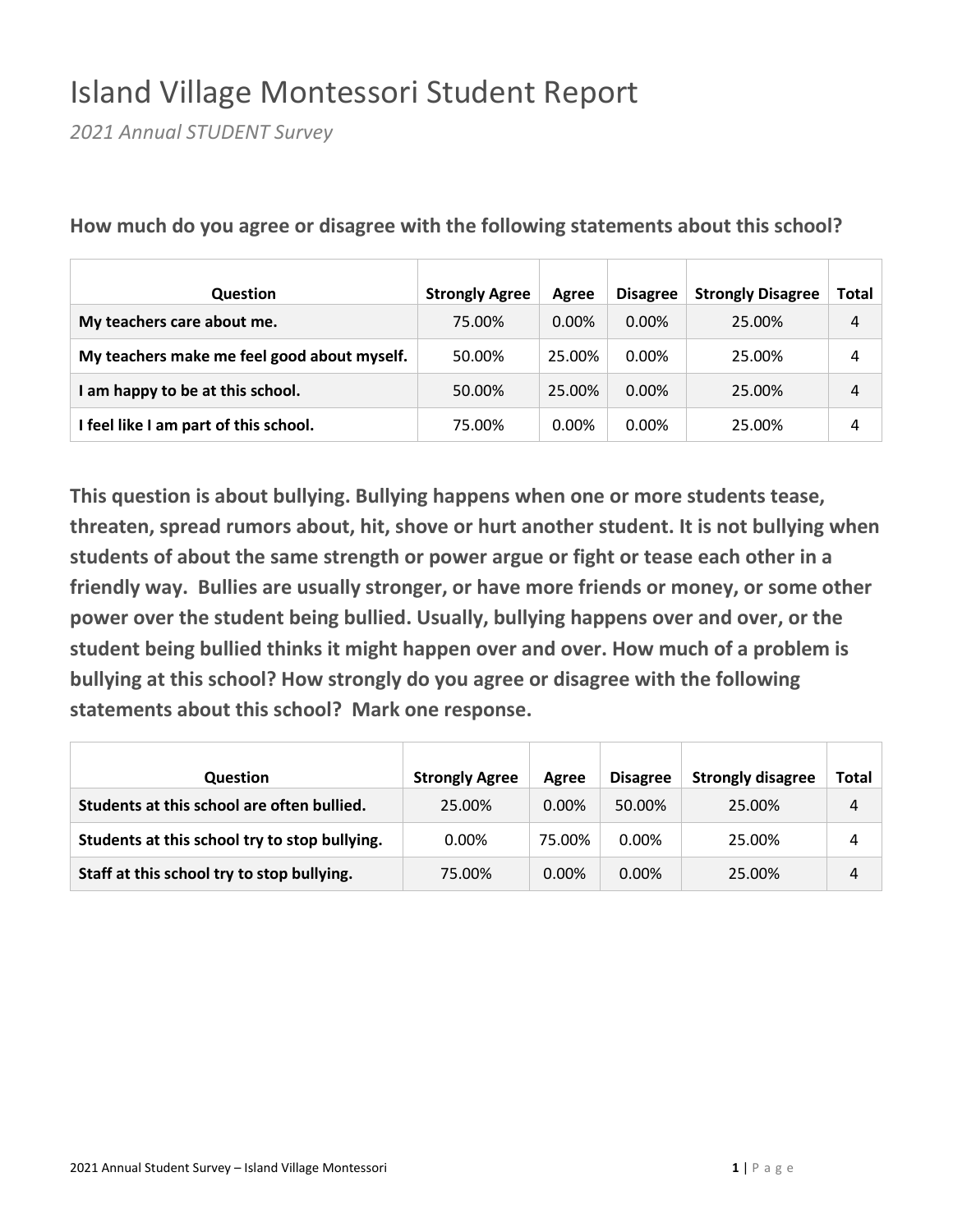**This question is about cyberbullying. Cyberbullying is bullying that takes place using electronic technology. Examples of cyberbullying include mean text messages or emails, rumors sent by email or posted on social networking sites, and embarrassing pictures, videos, websites, or fake profiles. How strongly do you agree or disagree with the following statements about this school? Mark one response.**

| Students often spread mean rumors or lies about others at this school on the internet<br>(i.e., Facebook, email, and instant messages). | Percentage |
|-----------------------------------------------------------------------------------------------------------------------------------------|------------|
| <b>Strongly Agree</b>                                                                                                                   | 25.00%     |
| Agree                                                                                                                                   | $0.00\%$   |
| <b>Disagree</b>                                                                                                                         | 50.00%     |
| <b>Strongly disagree</b>                                                                                                                | 25.00%     |
| <b>Total</b>                                                                                                                            | 4          |

**How strongly do you agree or disagree with the following statements about this school? Mark one response per statement.**

| <b>Question</b>                                                                                | <b>Strongly</b><br>Agree | Agree  | <b>Disagree</b> | <b>Strongly</b><br>disagree | Total |
|------------------------------------------------------------------------------------------------|--------------------------|--------|-----------------|-----------------------------|-------|
| I can talk to my teachers about problems I am having<br>in class.                              | 50.00%                   | 25.00% | $0.00\%$        | 25.00%                      | 4     |
| I can talk to a teacher or other adult at this school<br>about something that is bothering me. | 75.00%                   | 0.00%  | $0.00\%$        | 25.00%                      | 4     |
| Teachers are available when I need to talk with them.                                          | 50.00%                   | 25.00% | $0.00\%$        | 25.00%                      | 4     |
| My teachers give me individual attention when I<br>need it.                                    | 50.00%                   | 25.00% | 0.00%           | 25.00%                      | 4     |

| <b>Question</b>                                                         | <b>Strongly</b><br>Agree | Agree    | <b>Disagree</b> | <b>Strongly</b><br>disagree | Total |
|-------------------------------------------------------------------------|--------------------------|----------|-----------------|-----------------------------|-------|
| My teachers make it clear to me when I have<br>misbehaved in class.     | 75.00%                   | $0.00\%$ | $0.00\%$        | 25.00%                      | 4     |
| My teachers expect me to do my best all the time.                       | 75.00%                   | 0.00%    | $0.00\%$        | 25.00%                      | 4     |
| My teachers praise me when I work hard in school.                       | 50.00%                   | 25.00%   | $0.00\%$        | 25.00%                      | 4     |
| Adults working at this school reward students for<br>positive behavior. | 50.00%                   | 25.00%   | $0.00\%$        | 25.00%                      | 4     |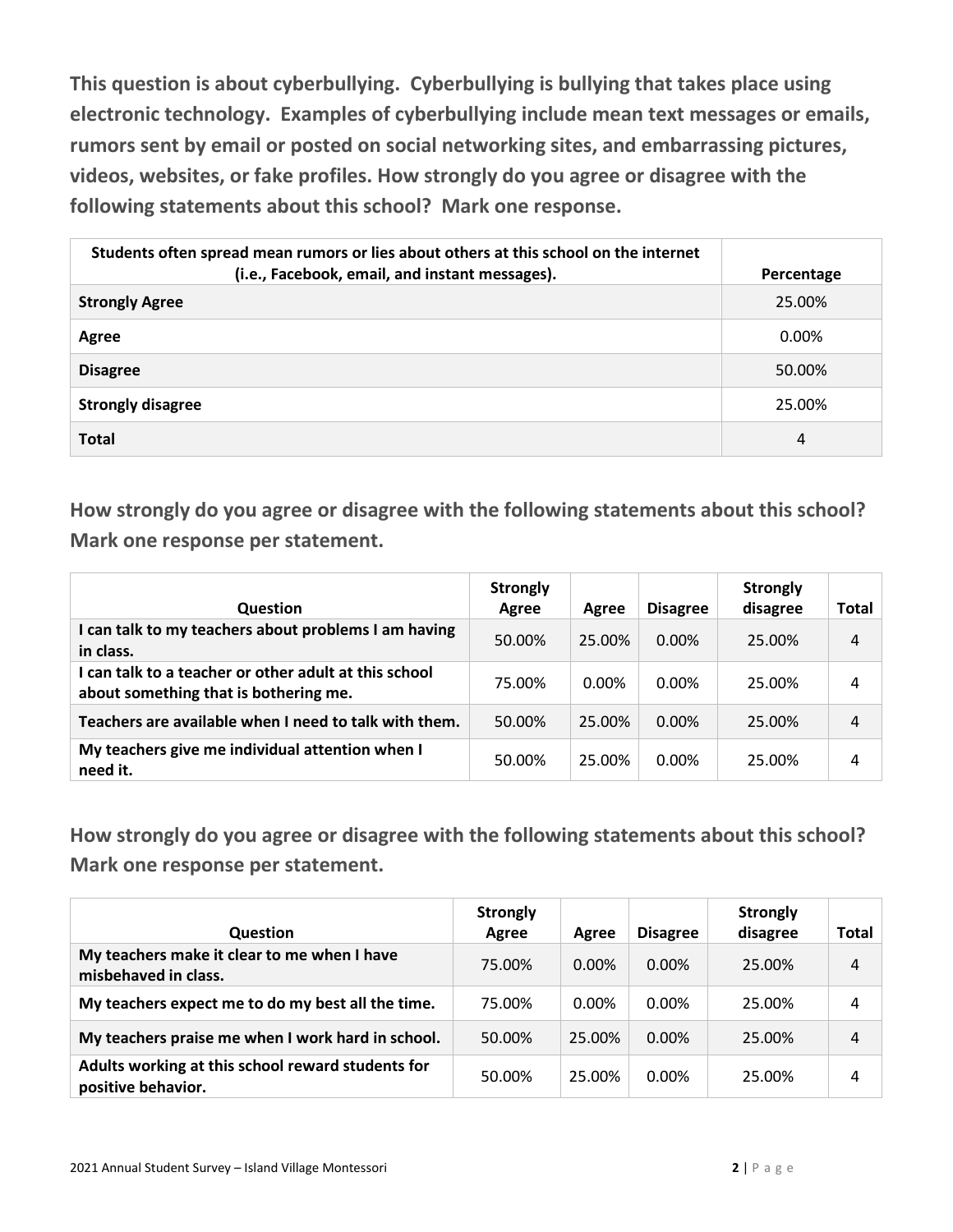| <b>Question</b>                                                                                 | <b>Strongly</b><br>Agree | Agree  | <b>Disagree</b> | <b>Strongly</b><br>disagree | Total |
|-------------------------------------------------------------------------------------------------|--------------------------|--------|-----------------|-----------------------------|-------|
| At this school, students have chances to help decide<br>things like class activities and rules. | 25.00%                   | 50.00% | $0.00\%$        | 25.00%                      | 4     |
| I have chances to be part of class discussions or<br>activities.                                | 75.00%                   | 0.00%  | $0.00\%$        | 25.00%                      | 4     |
| The things I'm learning in school are important to<br>me.                                       | 25.00%                   | 50.00% | $0.00\%$        | 25.00%                      | 4     |
| My teachers often connect what I am learning to life<br>outside the classroom.                  | $0.00\%$                 | 75.00% | $0.00\%$        | 25.00%                      | 4     |

| <b>Question</b>                                                                                                            | <b>Strongly</b><br>Agree | Agree  | <b>Disagree</b> | <b>Strongly</b><br>disagree | <b>Total</b> |
|----------------------------------------------------------------------------------------------------------------------------|--------------------------|--------|-----------------|-----------------------------|--------------|
| I feel safe at this school.                                                                                                | 75.00%                   | 0.00%  | 0.00%           | 25.00%                      | 4            |
| Students at this school get along well with each other.                                                                    | $0.00\%$                 | 75.00% | 0.00%           | 25.00%                      | 4            |
| People of different cultural backgrounds, races, or<br>ethnicities get along well at this school.                          | 75.00%                   | 25.00% | 0.00%           | $0.00\%$                    | 4            |
| Adults working at this school help students develop<br>strategies to understand and control their feelings and<br>actions. | 75.00%                   | 0.00%  | 0.00%           | 25.00%                      | 4            |
| Students at this school stop and think before doing<br>anything when they get angry.                                       | 0.00%                    | 75.00% | 0.00%           | 25.00%                      | 4            |
| At this school, students work on listening to others to<br>understand what they are trying to say.                         | 25.00%                   | 50.00% | 0.00%           | 25.00%                      | 4            |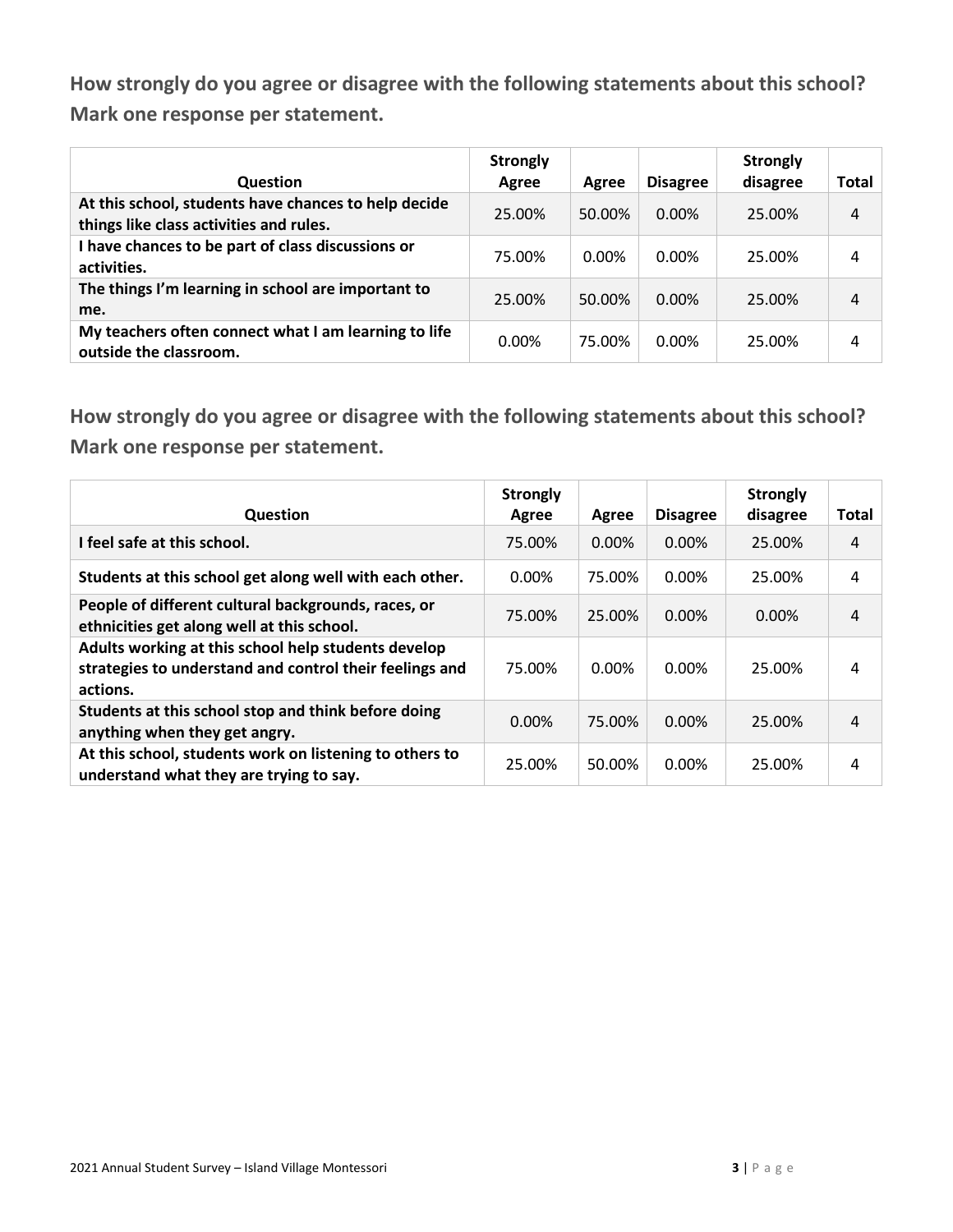| <b>Question</b>                                                                                  | <b>Strongly</b><br>Agree | Agree    | <b>Disagree</b> | <b>Strongly</b><br>disagree | <b>Total</b> |
|--------------------------------------------------------------------------------------------------|--------------------------|----------|-----------------|-----------------------------|--------------|
| I sometimes stay home because I don't feel safe at this<br>school.                               | 25.00%                   | 0.00%    | 25.00%          | 50.00%                      | 4            |
| If I am absent, there is a teacher or some other adult<br>at school that will notice my absence. | 75.00%                   | $0.00\%$ | $0.00\%$        | 25.00%                      | 4            |
| Students at this school are teased or picked on about<br>their race or ethnicity.                | 25.00%                   | $0.00\%$ | 25.00%          | 50.00%                      | 4            |
| Students at this school are teased or picked on about<br>their cultural background or religion.  | 25.00%                   | $0.00\%$ | 25.00%          | 50.00%                      | 4            |
| Students at this school are teased or picked on about<br>their physical or mental disability.    | 25.00%                   | $0.00\%$ | 50.00%          | 25.00%                      | 4            |

**How strongly do you agree or disagree with the following statements about this school? Mark one response per statement.**

| <b>Question</b>                                                                                                                                                            | <b>Strongly</b><br>Agree | Agree    | <b>Disagree</b> | <b>Strongly</b><br>disagree | Total |
|----------------------------------------------------------------------------------------------------------------------------------------------------------------------------|--------------------------|----------|-----------------|-----------------------------|-------|
| Students know what to do if there is an emergency,<br>natural disaster (tornado, flood) or a dangerous situation<br>(e.g. violent person on campus) during the school day. | 75.00%                   | $0.00\%$ | $0.00\%$        | 25.00%                      | 4     |
| If students hear about a threat to school or student safety,<br>they would report it to someone in authority.                                                              | 75.00%                   | $0.00\%$ | $0.00\%$        | 25.00%                      | 4     |
| I feel safe going to and from this school.                                                                                                                                 | 75.00%                   | $0.00\%$ | $0.00\%$        | 25.00%                      | 4     |

| <b>Question</b>                                                                             | <b>Strongly</b><br>Agree | Agree    | <b>Disagree</b> | <b>Strongly</b><br>disagree | Total |
|---------------------------------------------------------------------------------------------|--------------------------|----------|-----------------|-----------------------------|-------|
| All students are treated the same, regardless of<br>whether their parents are rich or poor. | 75.00%                   | 0.00%    | $0.00\%$        | 25.00%                      | 4     |
| Boys and girls are treated equally well.                                                    | 75.00%                   | 0.00%    | $0.00\%$        | 25.00%                      | 4     |
| School rules are applied equally to all students.                                           | 75.00%                   | $0.00\%$ | $0.00\%$        | 25.00%                      | 4     |
| Discipline is fair.                                                                         | 50.00%                   | 25.00%   | 0.00%           | 25.00%                      | 4     |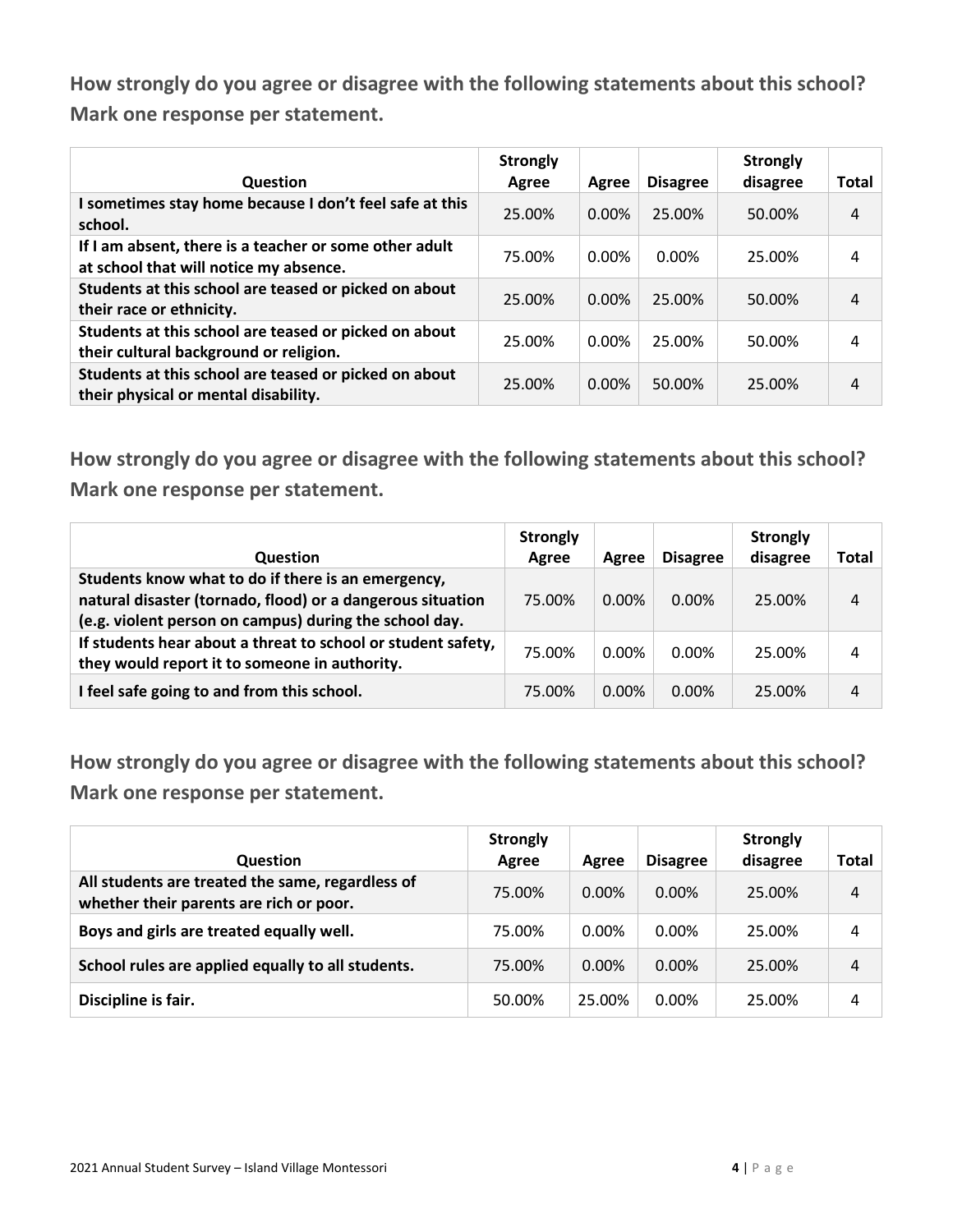### Sarasota Academy of the Arts Student Report

*2021 Annual STUDENT Survey*

| <b>Question</b>                             | <b>Strongly Agree</b> | Agree  | <b>Disagree</b> | <b>Strongly Disagree</b> | Total |
|---------------------------------------------|-----------------------|--------|-----------------|--------------------------|-------|
| My teachers care about me.                  | 34.62%                | 50.00% | 15.38%          | $0.00\%$                 | 26    |
| My teachers make me feel good about myself. | 11.54%                | 61.54% | 26.92%          | $0.00\%$                 | 26    |
| am happy to be at this school.              | 19.23%                | 57.69% | 15.38%          | 7.69%                    | 26    |
| I feel like I am part of this school.       | 15.38%                | 69.23% | 15.38%          | $0.00\%$                 | 26    |

**How much do you agree or disagree with the following statements about this school?**

| <b>Question</b>                               | <b>Strongly Agree</b> | Agree  | <b>Disagree</b> | <b>Strongly disagree</b> | Total |
|-----------------------------------------------|-----------------------|--------|-----------------|--------------------------|-------|
| Students at this school are often bullied.    | 11.54%                | 30.77% | 50.00%          | 7.69%                    | 26    |
|                                               |                       |        |                 |                          |       |
| Students at this school try to stop bullying. | 19.23%                | 42.31% | 26.92%          | 11.54%                   | 26    |
| Staff at this school try to stop bullying.    | 57.69%                | 30.77% | 7.69%           | 3.85%                    | 26    |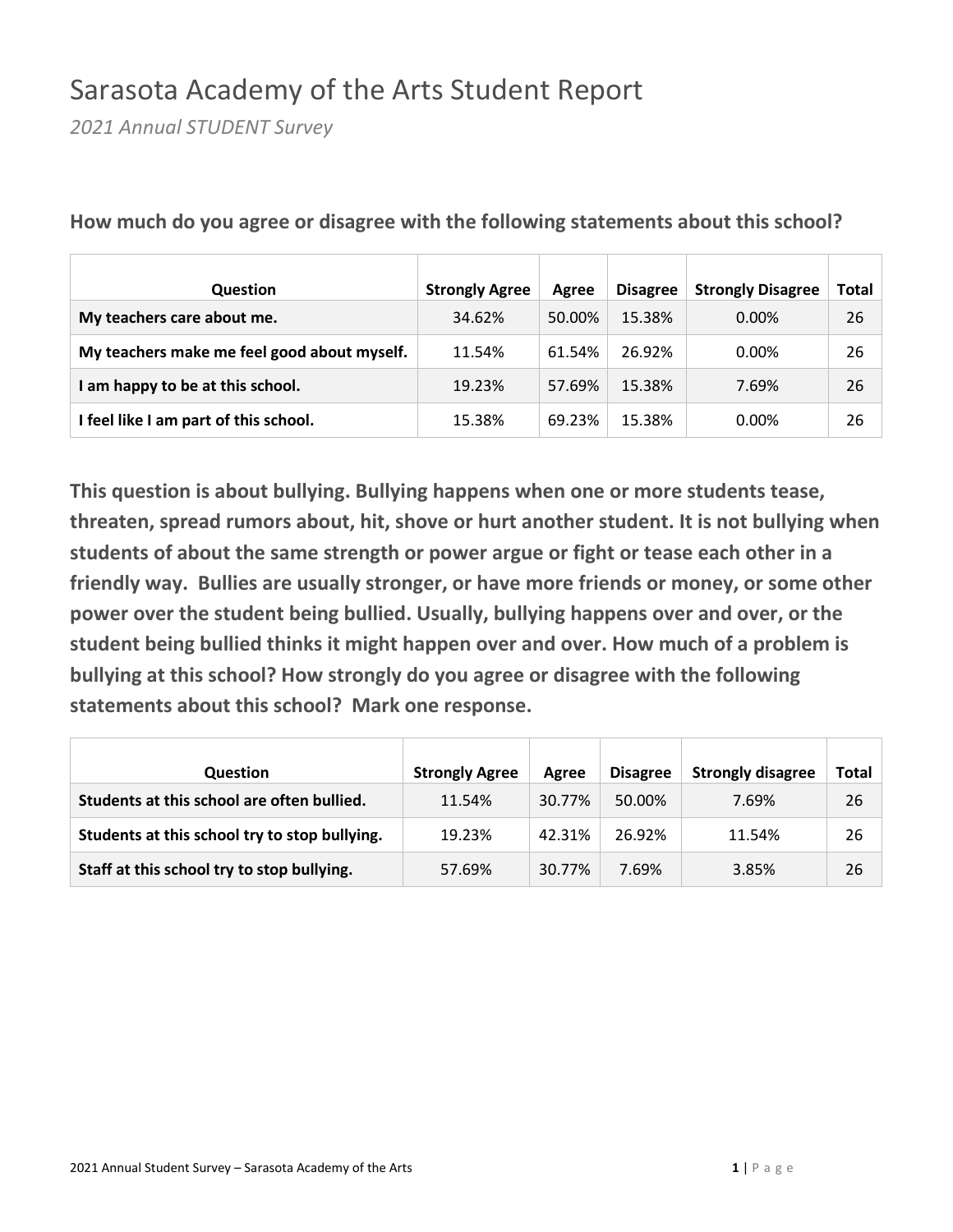**This question is about cyberbullying. Cyberbullying is bullying that takes place using electronic technology. Examples of cyberbullying include mean text messages or emails, rumors sent by email or posted on social networking sites, and embarrassing pictures, videos, websites, or fake profiles. How strongly do you agree or disagree with the following statements about this school? Mark one response.**

| Students often spread mean rumors or lies about others at this school on the internet<br>(i.e., Facebook, email, and instant messages). | Percentage |
|-----------------------------------------------------------------------------------------------------------------------------------------|------------|
| <b>Strongly Agree</b>                                                                                                                   | 30.77%     |
| Agree                                                                                                                                   | 30.77%     |
| <b>Disagree</b>                                                                                                                         | 23.08%     |
| <b>Strongly disagree</b>                                                                                                                | 15.38%     |
| <b>Total</b>                                                                                                                            | 26         |

**How strongly do you agree or disagree with the following statements about this school? Mark one response per statement.**

| <b>Question</b>                                                                                | <b>Strongly</b><br>Agree | Agree  | <b>Disagree</b> | <b>Strongly</b><br>disagree | Total |
|------------------------------------------------------------------------------------------------|--------------------------|--------|-----------------|-----------------------------|-------|
| I can talk to my teachers about problems I am having<br>in class.                              | 19.23%                   | 57.69% | 23.08%          | $0.00\%$                    | 26    |
| I can talk to a teacher or other adult at this school<br>about something that is bothering me. | 23.08%                   | 53.85% | 11.54%          | 11.54%                      | 26    |
| Teachers are available when I need to talk with them.                                          | 3.85%                    | 69.23% | 19.23%          | 7.69%                       | 26    |
| My teachers give me individual attention when I<br>need it.                                    | 19.23%                   | 46.15% | 23.08%          | 11.54%                      | 26    |

| <b>Question</b>                                                         | <b>Strongly</b><br>Agree | Agree  | <b>Disagree</b> | <b>Strongly</b><br>disagree | Total |
|-------------------------------------------------------------------------|--------------------------|--------|-----------------|-----------------------------|-------|
| My teachers make it clear to me when I have<br>misbehaved in class.     | 57.69%                   | 42.31% | $0.00\%$        | $0.00\%$                    | 26    |
| My teachers expect me to do my best all the time.                       | 65.38%                   | 30.77% | 0.00%           | 3.85%                       | 26    |
| My teachers praise me when I work hard in school.                       | 15.38%                   | 46.15% | 26.92%          | 11.54%                      | 26    |
| Adults working at this school reward students for<br>positive behavior. | 19.23%                   | 34.62% | 34.62%          | 11.54%                      | 26    |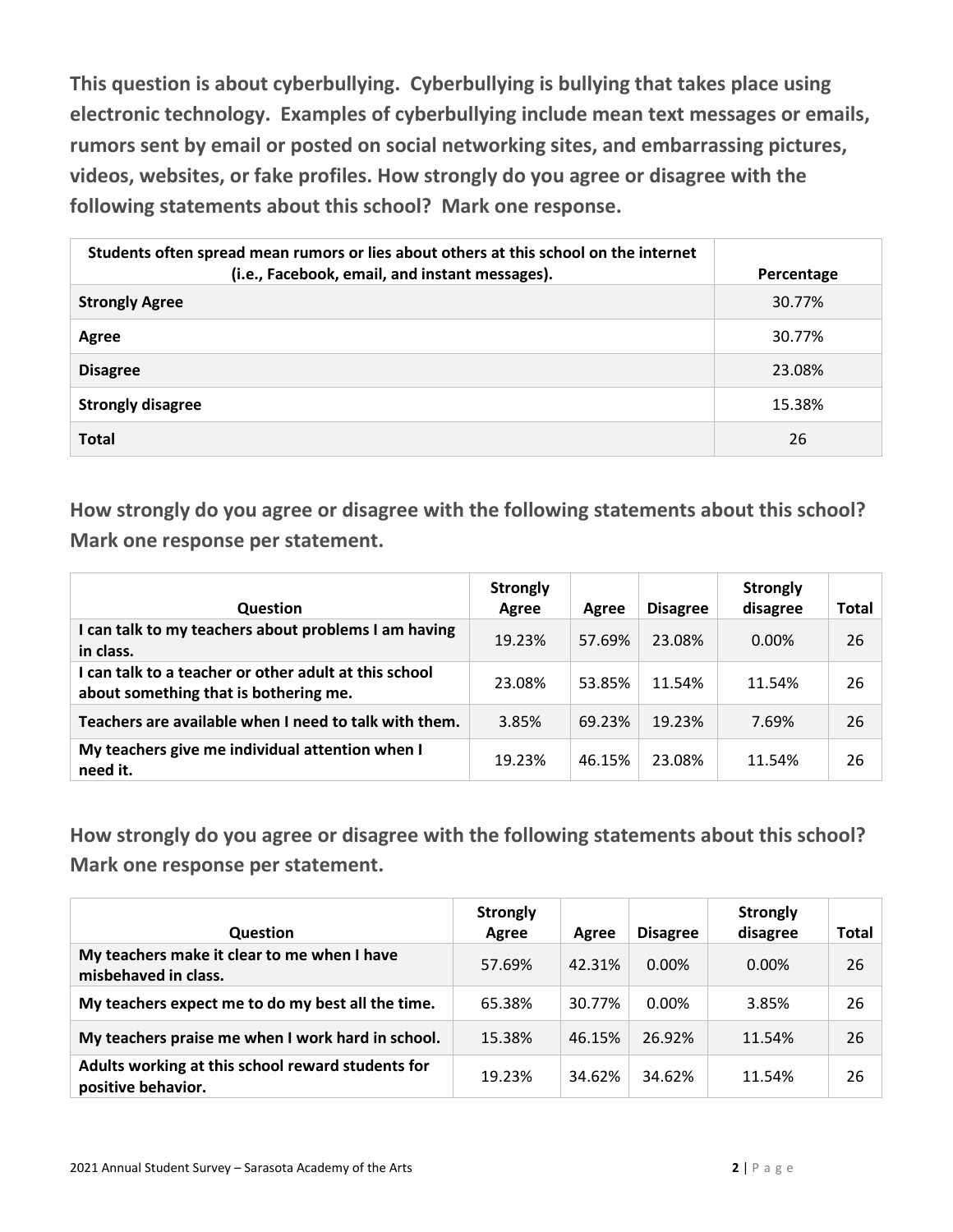| <b>Question</b>                                                                                 | <b>Strongly</b><br>Agree | Agree  | <b>Disagree</b> | <b>Strongly</b><br>disagree | Total |
|-------------------------------------------------------------------------------------------------|--------------------------|--------|-----------------|-----------------------------|-------|
| At this school, students have chances to help decide<br>things like class activities and rules. | 23.08%                   | 34.62% | 30.77%          | 11.54%                      | 26    |
| I have chances to be part of class discussions or<br>activities.                                | 30.77%                   | 57.69% | 7.69%           | 3.85%                       | 26    |
| The things I'm learning in school are important to<br>me.                                       | 19.23%                   | 50.00% | 23.08%          | 7.69%                       | 26    |
| My teachers often connect what I am learning to life<br>outside the classroom.                  | 15.38%                   | 38.46% | 42.31%          | 3.85%                       | 26    |

| <b>Question</b>                                                                                                            | <b>Strongly</b><br>Agree | Agree  | <b>Disagree</b> | <b>Strongly</b><br>disagree | <b>Total</b> |
|----------------------------------------------------------------------------------------------------------------------------|--------------------------|--------|-----------------|-----------------------------|--------------|
| I feel safe at this school.                                                                                                | 26.92%                   | 65.38% | 3.85%           | 3.85%                       | 26           |
| Students at this school get along well with each other.                                                                    | 3.85%                    | 80.77% | 7.69%           | 7.69%                       | 26           |
| People of different cultural backgrounds, races, or<br>ethnicities get along well at this school.                          | 40.00%                   | 48.00% | 12.00%          | 0.00%                       | 25           |
| Adults working at this school help students develop<br>strategies to understand and control their feelings and<br>actions. | 23.08%                   | 57.69% | 19.23%          | $0.00\%$                    | 26           |
| Students at this school stop and think before doing<br>anything when they get angry.                                       | 3.85%                    | 42.31% | 30.77%          | 23.08%                      | 26           |
| At this school, students work on listening to others to<br>understand what they are trying to say.                         | 3.85%                    | 50.00% | 23.08%          | 23.08%                      | 26           |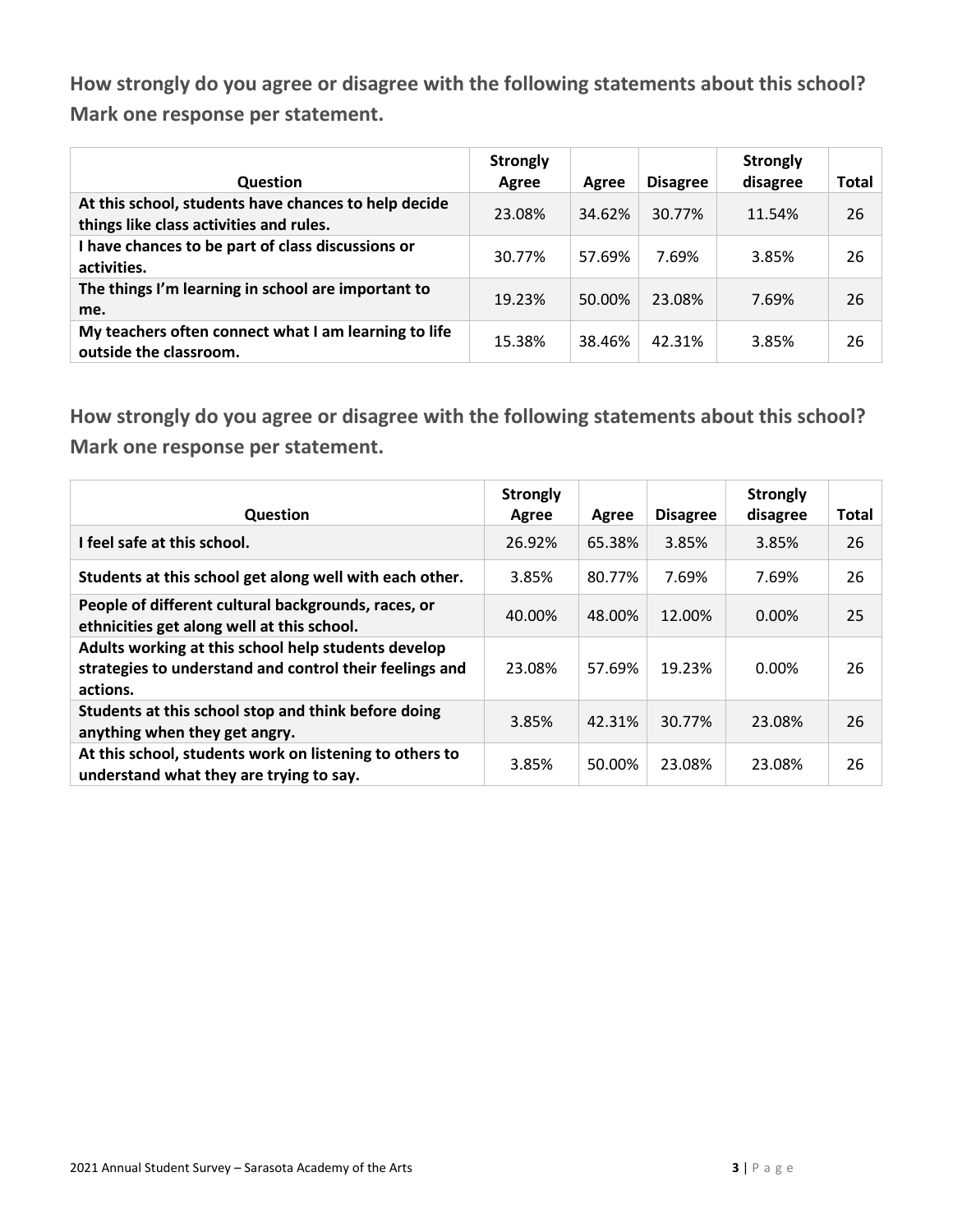| Question                                                                                         | <b>Strongly</b><br>Agree | Agree  | <b>Disagree</b> | <b>Strongly</b><br>disagree | <b>Total</b> |
|--------------------------------------------------------------------------------------------------|--------------------------|--------|-----------------|-----------------------------|--------------|
| I sometimes stay home because I don't feel safe at<br>this school.                               | 3.85%                    | 7.69%  | 53.85%          | 34.62%                      | 26           |
| If I am absent, there is a teacher or some other adult<br>at school that will notice my absence. | 30.77%                   | 57.69% | 11.54%          | $0.00\%$                    | 26           |
| Students at this school are teased or picked on about<br>their race or ethnicity.                | 4.00%                    | 12.00% | 52.00%          | 32.00%                      | 25           |
| Students at this school are teased or picked on about<br>their cultural background or religion.  | 7.69%                    | 19.23% | 38.46%          | 34.62%                      | 26           |
| Students at this school are teased or picked on about<br>their physical or mental disability.    | 16.67%                   | 29.17% | 33.33%          | 20.83%                      | 24           |

**How strongly do you agree or disagree with the following statements about this school? Mark one response per statement.**

| <b>Question</b>                                                                                                                                                            | <b>Strongly</b><br>Agree | Agree  | <b>Disagree</b> | <b>Strongly</b><br>disagree | <b>Total</b> |
|----------------------------------------------------------------------------------------------------------------------------------------------------------------------------|--------------------------|--------|-----------------|-----------------------------|--------------|
| Students know what to do if there is an emergency,<br>natural disaster (tornado, flood) or a dangerous situation<br>(e.g. violent person on campus) during the school day. | 42.31%                   | 46.15% | 7.69%           | 3.85%                       | 26           |
| If students hear about a threat to school or student<br>safety, they would report it to someone in authority.                                                              | 16.00%                   | 60.00% | 20.00%          | 4.00%                       | 25           |
| I feel safe going to and from this school.                                                                                                                                 | 32.00%                   | 60.00% | 4.00%           | 4.00%                       | 25           |

| <b>Question</b>                                                                             | <b>Strongly</b><br>Agree | Agree  | <b>Disagree</b> | <b>Strongly</b><br>disagree | <b>Total</b> |
|---------------------------------------------------------------------------------------------|--------------------------|--------|-----------------|-----------------------------|--------------|
| All students are treated the same, regardless of<br>whether their parents are rich or poor. | 19.23%                   | 42.31% | 34.62%          | 3.85%                       | 26           |
| Boys and girls are treated equally well.                                                    | 19.23%                   | 38.46% | 15.38%          | 26.92%                      | 26           |
| School rules are applied equally to all students.                                           | 30.77%                   | 38.46% | 15.38%          | 15.38%                      | 26           |
| Discipline is fair.                                                                         | 7.69%                    | 57.69% | 15.38%          | 19.23%                      | 26           |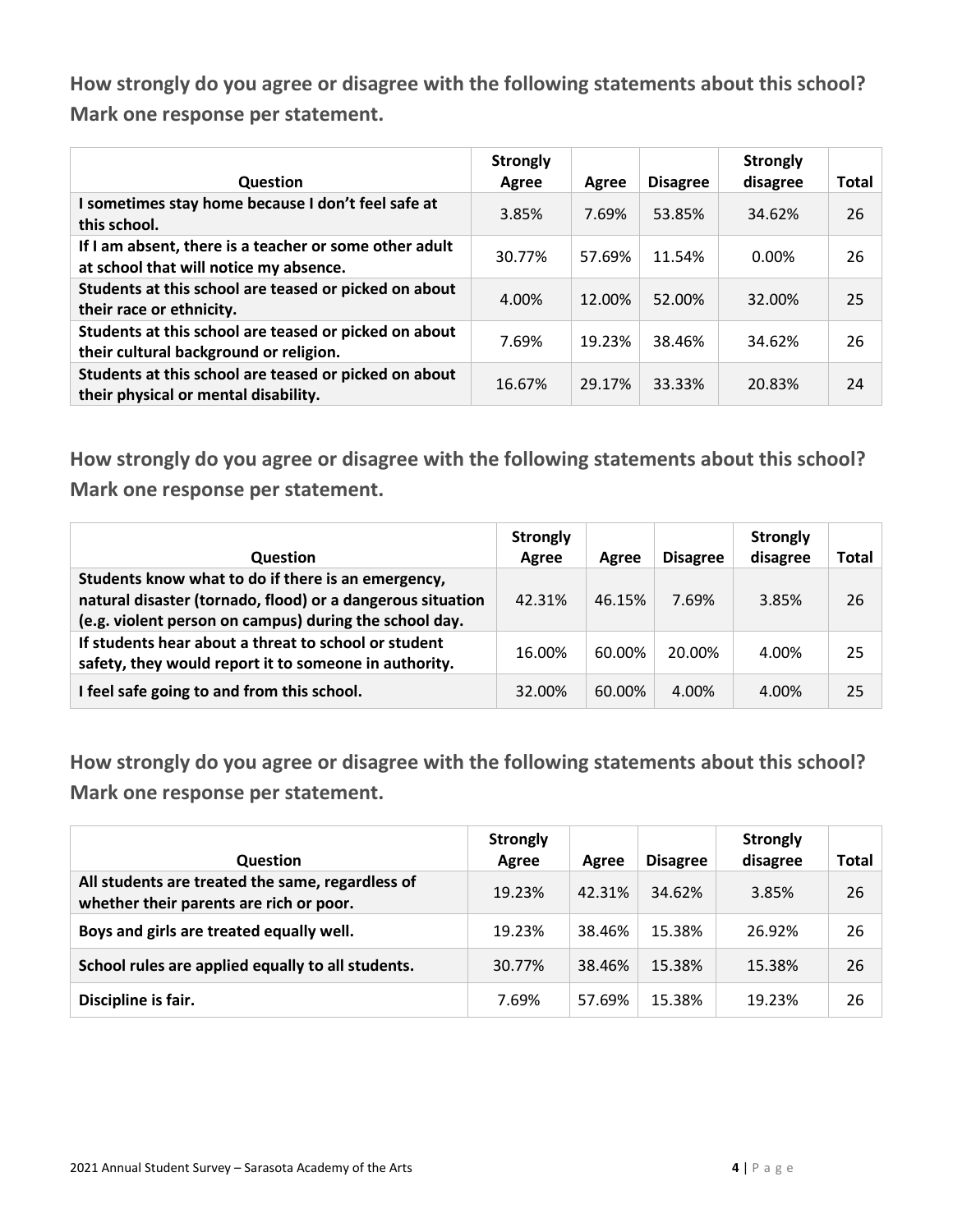## Sarasota Military Academy Student Report

*2021 Annual STUDENT Survey*

| <b>Question</b>                             | <b>Strongly Agree</b> | Agree  | <b>Disagree</b> | <b>Strongly Disagree</b> | Total |
|---------------------------------------------|-----------------------|--------|-----------------|--------------------------|-------|
| My teachers care about me.                  | 37.34%                | 54.43% | 6.96%           | 1.27%                    | 158   |
| My teachers make me feel good about myself. | 29.49%                | 55.13% | 14.10%          | 1.28%                    | 156   |
| I am happy to be at this school.            | 33.12%                | 49.04% | 11.46%          | 6.37%                    | 157   |
| I feel like I am part of this school.       | 29.03%                | 50.32% | 15.48%          | 5.16%                    | 155   |

**How much do you agree or disagree with the following statements about this school?**

| <b>Question</b>                               | <b>Strongly Agree</b> | Agree  | <b>Disagree</b> | <b>Strongly disagree</b> | Total |
|-----------------------------------------------|-----------------------|--------|-----------------|--------------------------|-------|
| Students at this school are often bullied.    | 3.21%                 | 21.15% | 55.13%          | 20.51%                   | 156   |
| Students at this school try to stop bullying. | 14.74%                | 58.33% | 21.15%          | 5.77%                    | 156   |
| Staff at this school try to stop bullying.    | 35.90%                | 46.79% | 13.46%          | 3.85%                    | 156   |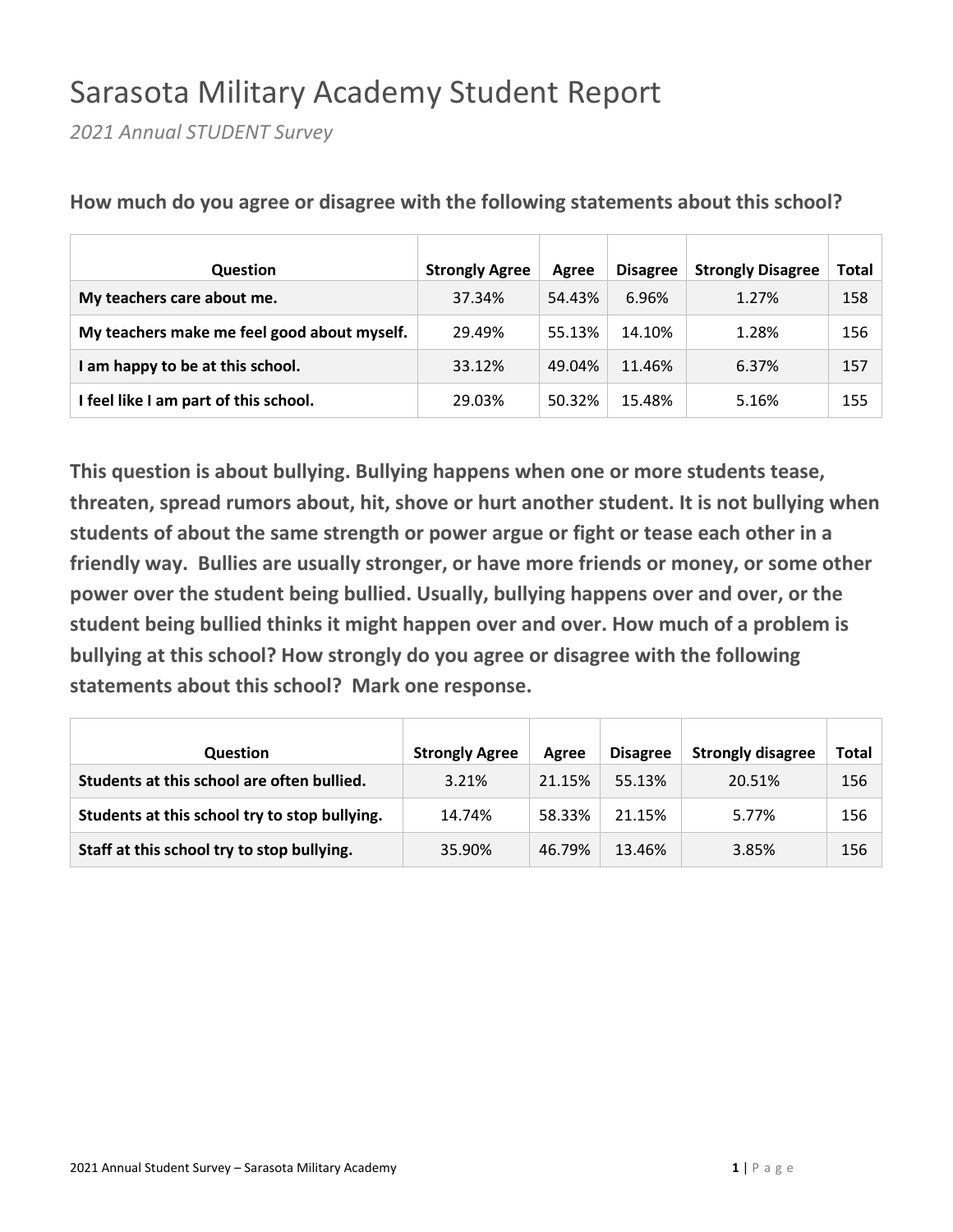**This question is about cyberbullying. Cyberbullying is bullying that takes place using electronic technology. Examples of cyberbullying include mean text messages or emails, rumors sent by email or posted on social networking sites, and embarrassing pictures, videos, websites, or fake profiles. How strongly do you agree or disagree with the following statements about this school? Mark one response.**

| Students often spread mean rumors or lies about others at this school on the internet<br>(i.e., Facebook, email, and instant messages). | Percentage |
|-----------------------------------------------------------------------------------------------------------------------------------------|------------|
| <b>Strongly Agree</b>                                                                                                                   | 19.48%     |
| Agree                                                                                                                                   | 25.97%     |
| <b>Disagree</b>                                                                                                                         | 42.86%     |
| <b>Strongly disagree</b>                                                                                                                | 11.69%     |
| <b>Total</b>                                                                                                                            | 154        |

**How strongly do you agree or disagree with the following statements about this school? Mark one response per statement.**

| <b>Question</b>                                                                                | <b>Strongly</b><br>Agree | Agree  | <b>Disagree</b> | <b>Strongly</b><br>disagree | <b>Total</b> |
|------------------------------------------------------------------------------------------------|--------------------------|--------|-----------------|-----------------------------|--------------|
| I can talk to my teachers about problems I am having<br>in class.                              | 33.77%                   | 46.36% | 13.91%          | 5.96%                       | 151          |
| I can talk to a teacher or other adult at this school<br>about something that is bothering me. | 36.42%                   | 43.05% | 13.91%          | 6.62%                       | 151          |
| Teachers are available when I need to talk with them.                                          | 33.33%                   | 48.67% | 12.67%          | 5.33%                       | 150          |
| My teachers give me individual attention when I<br>need it.                                    | 32.00%                   | 52.00% | 10.67%          | 5.33%                       | 150          |

| <b>Question</b>                                                         | <b>Strongly</b><br>Agree | Agree  | <b>Disagree</b> | <b>Strongly</b><br>disagree | Total |
|-------------------------------------------------------------------------|--------------------------|--------|-----------------|-----------------------------|-------|
| My teachers make it clear to me when I have<br>misbehaved in class.     | 36.73%                   | 58.50% | 2.72%           | 2.04%                       | 147   |
| My teachers expect me to do my best all the time.                       | 52.38%                   | 45.58% | 0.68%           | 1.36%                       | 147   |
| My teachers praise me when I work hard in school.                       | 28.57%                   | 44.90% | 20.41%          | 6.12%                       | 147   |
| Adults working at this school reward students for<br>positive behavior. | 31.97%                   | 46.94% | 14.97%          | 6.12%                       | 147   |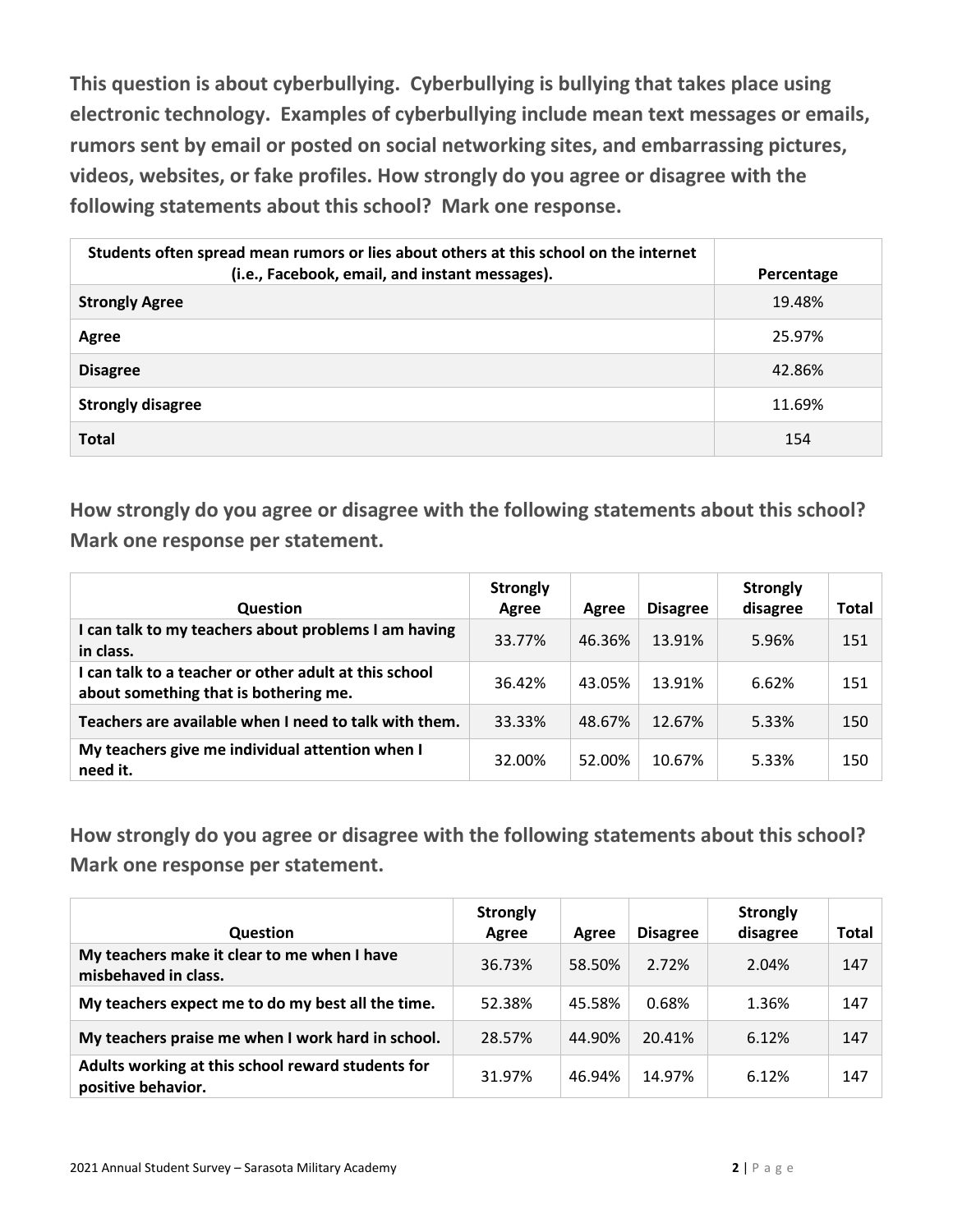| <b>Question</b>                                                                                 | <b>Strongly</b><br>Agree | Agree  | <b>Disagree</b> | <b>Strongly</b><br>disagree | Total |
|-------------------------------------------------------------------------------------------------|--------------------------|--------|-----------------|-----------------------------|-------|
| At this school, students have chances to help decide<br>things like class activities and rules. | 29.29%                   | 47.86% | 15.71%          | 7.14%                       | 140   |
| I have chances to be part of class discussions or<br>activities.                                | 41.01%                   | 53.24% | 3.60%           | 2.16%                       | 139   |
| The things I'm learning in school are important to<br>me.                                       | 28.99%                   | 43.48% | 18.84%          | 8.70%                       | 138   |
| My teachers often connect what I am learning to life<br>outside the classroom.                  | 25.90%                   | 43.17% | 22.30%          | 8.63%                       | 139   |

| Question                                                                                                                   | <b>Strongly</b><br>Agree | Agree  | <b>Disagree</b> | <b>Strongly</b><br>disagree | <b>Total</b> |
|----------------------------------------------------------------------------------------------------------------------------|--------------------------|--------|-----------------|-----------------------------|--------------|
| I feel safe at this school.                                                                                                | 42.03%                   | 48.55% | 6.52%           | 2.90%                       | 138          |
| Students at this school get along well with each other.                                                                    | 24.09%                   | 59.85% | 11.68%          | 4.38%                       | 137          |
| People of different cultural backgrounds, races, or<br>ethnicities get along well at this school.                          | 38.52%                   | 52.59% | 5.19%           | 3.70%                       | 135          |
| Adults working at this school help students develop<br>strategies to understand and control their feelings and<br>actions. | 31.39%                   | 45.99% | 16.79%          | 5.84%                       | 137          |
| Students at this school stop and think before doing<br>anything when they get angry.                                       | 16.79%                   | 46.72% | 27.01%          | 9.49%                       | 137          |
| At this school, students work on listening to others to<br>understand what they are trying to say.                         | 20.44%                   | 52.55% | 20.44%          | 6.57%                       | 137          |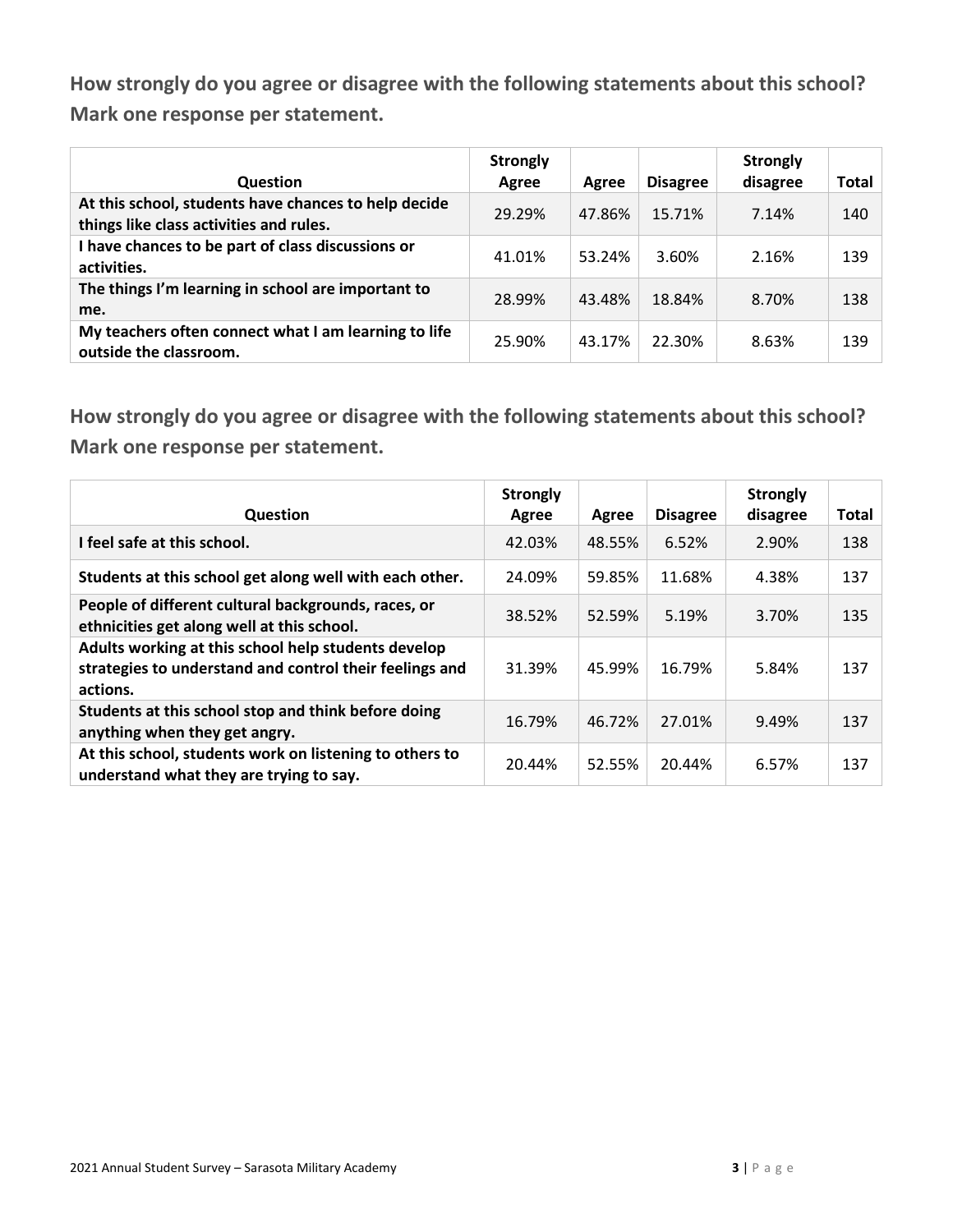| Question                                                                                         | <b>Strongly</b><br>Agree | Agree  | <b>Disagree</b> | <b>Strongly</b><br>disagree | Total |
|--------------------------------------------------------------------------------------------------|--------------------------|--------|-----------------|-----------------------------|-------|
| I sometimes stay home because I don't feel safe at<br>this school.                               | 3.65%                    | 12.41% | 39.42%          | 44.53%                      | 137   |
| If I am absent, there is a teacher or some other adult<br>at school that will notice my absence. | 32.35%                   | 53.68% | 9.56%           | 4.41%                       | 136   |
| Students at this school are teased or picked on about<br>their race or ethnicity.                | 7.35%                    | 11.76% | 47.06%          | 33.82%                      | 136   |
| Students at this school are teased or picked on about<br>their cultural background or religion.  | 8.09%                    | 12.50% | 44.85%          | 34.56%                      | 136   |
| Students at this school are teased or picked on about<br>their physical or mental disability.    | 8.82%                    | 13.97% | 48.53%          | 28.68%                      | 136   |

**How strongly do you agree or disagree with the following statements about this school? Mark one response per statement.**

| <b>Question</b>                                                                                                                                                            | <b>Strongly</b><br>Agree | Agree  | <b>Disagree</b> | <b>Strongly</b><br>disagree | Total |
|----------------------------------------------------------------------------------------------------------------------------------------------------------------------------|--------------------------|--------|-----------------|-----------------------------|-------|
| Students know what to do if there is an emergency,<br>natural disaster (tornado, flood) or a dangerous situation<br>(e.g. violent person on campus) during the school day. | 34.81%                   | 59.26% | 5.19%           | 0.74%                       | 135   |
| If students hear about a threat to school or student<br>safety, they would report it to someone in authority.                                                              | 31.82%                   | 54.55% | 10.61%          | 3.03%                       | 132   |
| I feel safe going to and from this school.                                                                                                                                 | 45.52%                   | 44.03% | 7.46%           | 2.99%                       | 134   |

| <b>Question</b>                                                                             | <b>Strongly</b><br>Agree | Agree  | <b>Disagree</b> | <b>Strongly</b><br>disagree | <b>Total</b> |
|---------------------------------------------------------------------------------------------|--------------------------|--------|-----------------|-----------------------------|--------------|
| All students are treated the same, regardless of<br>whether their parents are rich or poor. | 36.09%                   | 48.87% | 9.77%           | 5.26%                       | 133          |
| Boys and girls are treated equally well.                                                    | 28.03%                   | 50.00% | 18.18%          | 3.79%                       | 132          |
| School rules are applied equally to all students.                                           | 35.61%                   | 45.45% | 13.64%          | 5.30%                       | 132          |
| Discipline is fair.                                                                         | 32.58%                   | 49.24% | 12.12%          | 6.06%                       | 132          |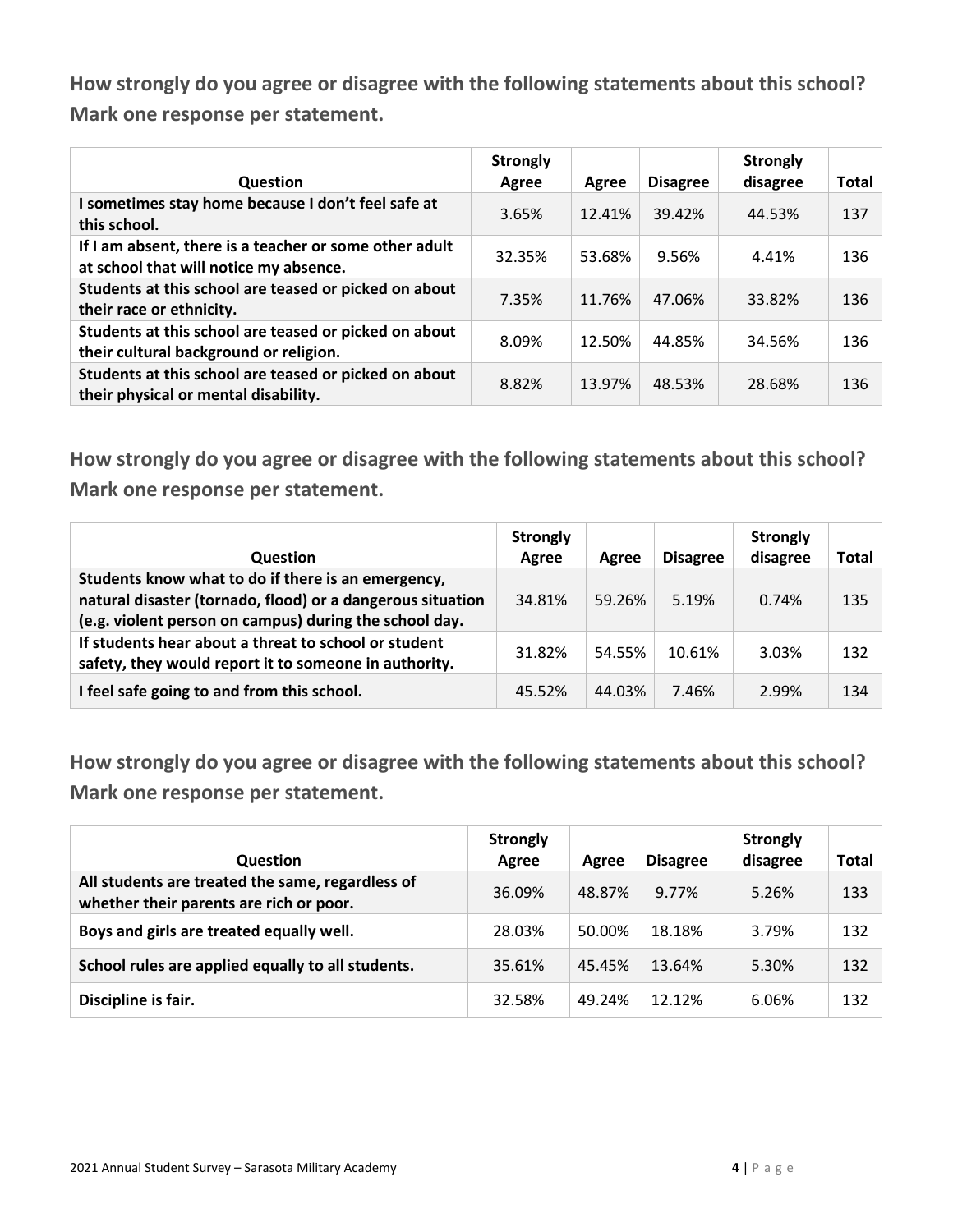#### Sarasota School of Arts and Science Student Report

*2021 Annual STUDENT Survey*

| Question                                    | <b>Strongly Agree</b> | Agree  | <b>Disagree</b> | <b>Strongly Disagree</b> | Total |
|---------------------------------------------|-----------------------|--------|-----------------|--------------------------|-------|
| My teachers care about me.                  | 31.54%                | 62.93% | 4.93%           | 0.60%                    | 669   |
| My teachers make me feel good about myself. | 18.56%                | 64.07% | 14.37%          | 2.99%                    | 668   |
| am happy to be at this school.              | 32.59%                | 50.67% | 11.51%          | 5.23%                    | 669   |
| I feel like I am part of this school.       | 26.01%                | 56.05% | 13.15%          | 4.78%                    | 669   |

**How much do you agree or disagree with the following statements about this school?**

| <b>Question</b>                               | <b>Strongly Agree</b> | Agree  | <b>Disagree</b> | <b>Strongly disagree</b> | Total |
|-----------------------------------------------|-----------------------|--------|-----------------|--------------------------|-------|
| Students at this school are often bullied.    | 8.85%                 | 19.79% | 52.77%          | 18.59%                   | 667   |
| Students at this school try to stop bullying. | 8.55%                 | 45.73% | 34.63%          | 11.09%                   | 667   |
| Staff at this school try to stop bullying.    | 52.55%                | 37.39% | 6.76%           | 3.30%                    | 666   |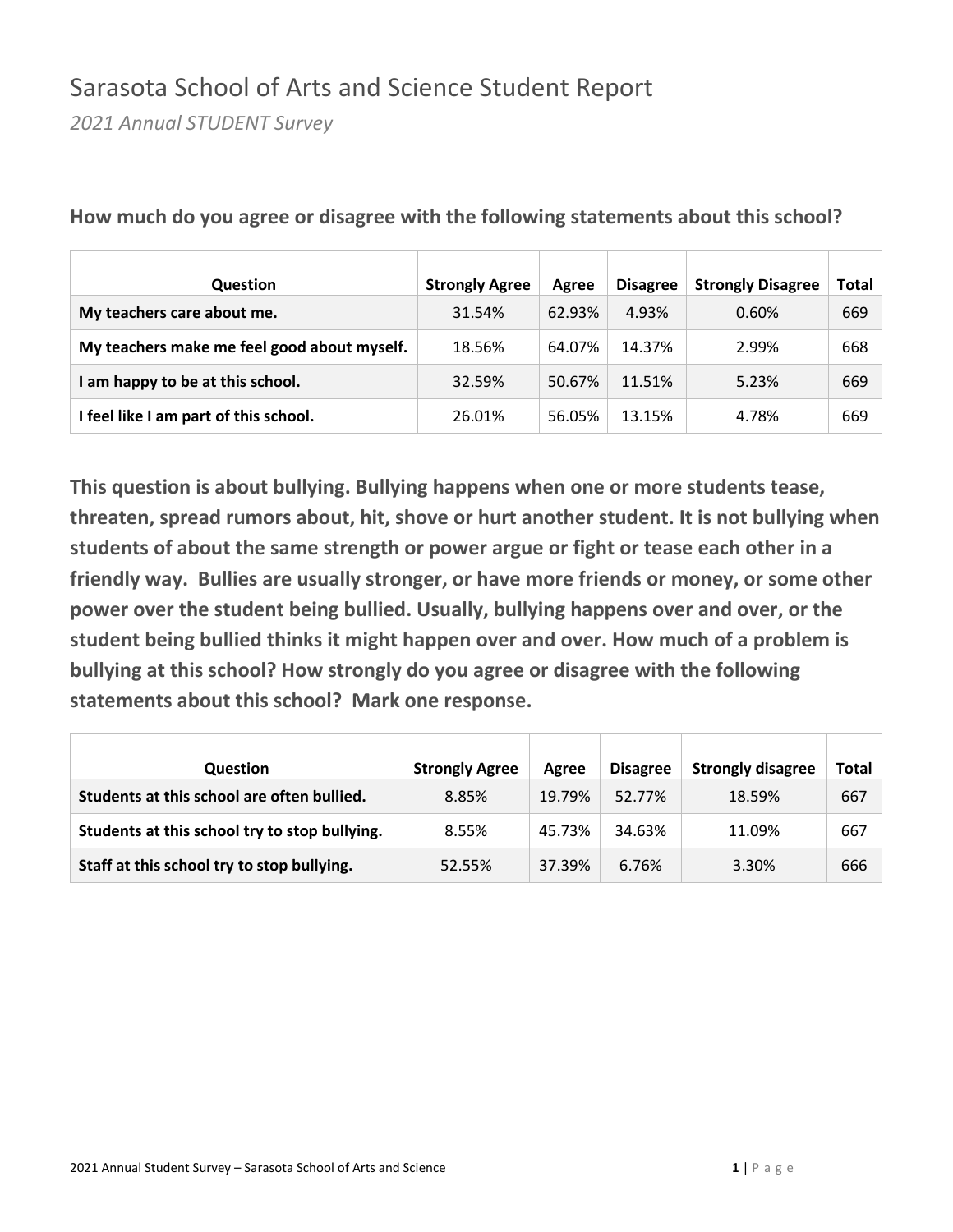**This question is about cyberbullying. Cyberbullying is bullying that takes place using electronic technology. Examples of cyberbullying include mean text messages or emails, rumors sent by email or posted on social networking sites, and embarrassing pictures, videos, websites, or fake profiles. How strongly do you agree or disagree with the following statements about this school? Mark one response.**

| Students often spread mean rumors or lies about others at this school on the internet<br>(i.e., Facebook, email, and instant messages). | Percentage |
|-----------------------------------------------------------------------------------------------------------------------------------------|------------|
| <b>Strongly Agree</b>                                                                                                                   | 21.65%     |
| Agree                                                                                                                                   | 29.77%     |
| <b>Disagree</b>                                                                                                                         | 39.25%     |
| <b>Strongly disagree</b>                                                                                                                | 9.32%      |
| <b>Total</b>                                                                                                                            | 665        |

**How strongly do you agree or disagree with the following statements about this school? Mark one response per statement.**

| <b>Question</b>                                                                                | <b>Strongly</b><br>Agree | Agree  | <b>Disagree</b> | <b>Strongly</b><br>disagree | <b>Total</b> |
|------------------------------------------------------------------------------------------------|--------------------------|--------|-----------------|-----------------------------|--------------|
| I can talk to my teachers about problems I am having<br>in class.                              | 25.19%                   | 54.60% | 15.99%          | 4.22%                       | 663          |
| I can talk to a teacher or other adult at this school<br>about something that is bothering me. | 24.74%                   | 50.08% | 19.76%          | 5.43%                       | 663          |
| Teachers are available when I need to talk with them.                                          | 19.61%                   | 62.29% | 16.59%          | 1.51%                       | 663          |
| My teachers give me individual attention when I<br>need it.                                    | 20.51%                   | 57.47% | 17.95%          | 4.07%                       | 663          |

| <b>Question</b>                                                         | <b>Strongly</b><br>Agree | Agree  | <b>Disagree</b> | <b>Strongly</b><br>disagree | Total |
|-------------------------------------------------------------------------|--------------------------|--------|-----------------|-----------------------------|-------|
| My teachers make it clear to me when I have<br>misbehaved in class.     | 42.06%                   | 53.25% | 2.87%           | 1.82%                       | 661   |
| My teachers expect me to do my best all the time.                       | 53.18%                   | 40.61% | 5.61%           | 0.61%                       | 660   |
| My teachers praise me when I work hard in school.                       | 15.15%                   | 50.30% | 27.88%          | 6.67%                       | 660   |
| Adults working at this school reward students for<br>positive behavior. | 22.46%                   | 51.90% | 20.79%          | 4.86%                       | 659   |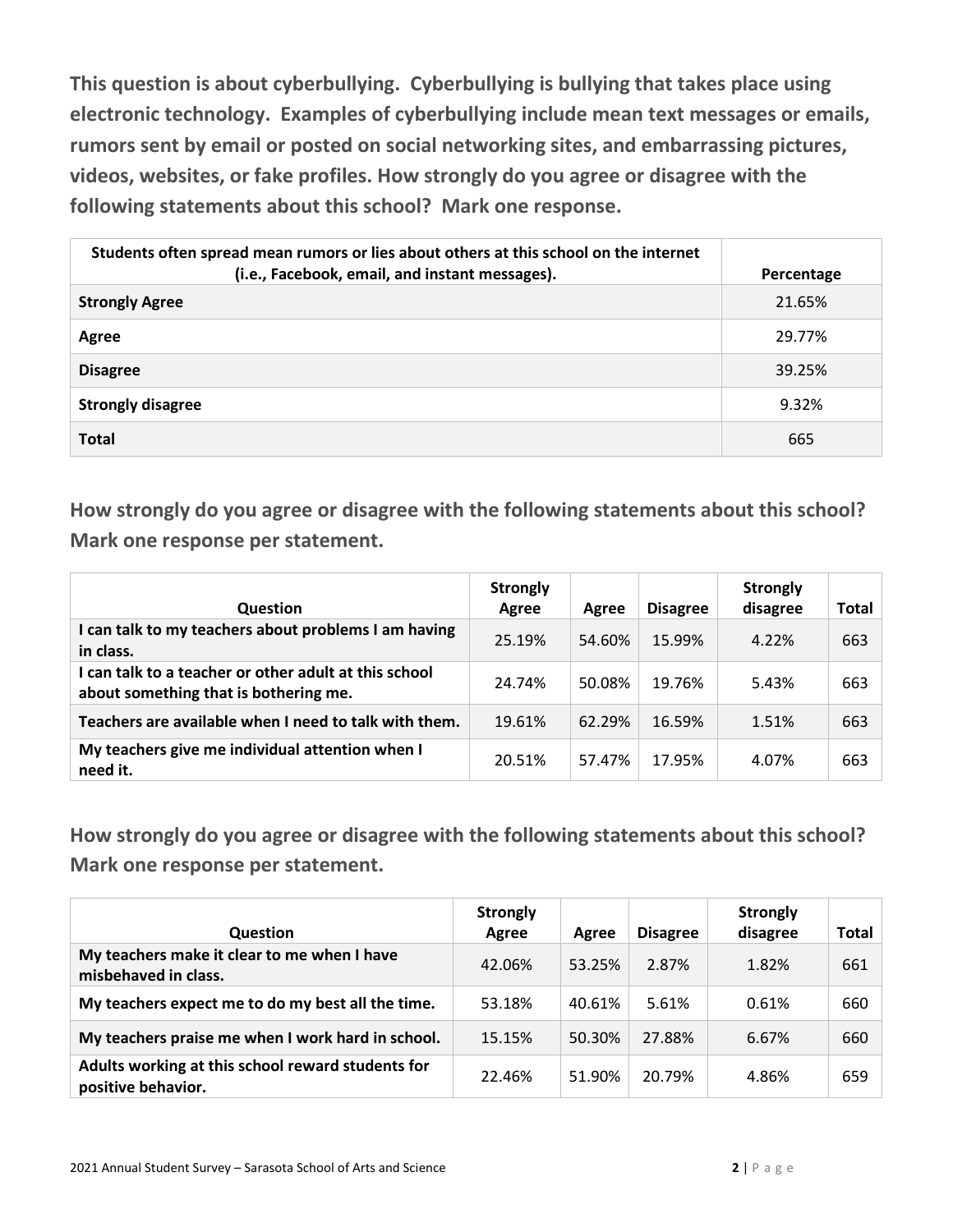| <b>Question</b>                                                                                 | <b>Strongly</b><br>Agree | Agree  | <b>Disagree</b> | <b>Strongly</b><br>disagree | Total |
|-------------------------------------------------------------------------------------------------|--------------------------|--------|-----------------|-----------------------------|-------|
| At this school, students have chances to help decide<br>things like class activities and rules. | 14.02%                   | 39.63% | 35.52%          | 10.82%                      | 656   |
| I have chances to be part of class discussions or<br>activities.                                | 33.79%                   | 60.27% | 5.02%           | 0.91%                       | 657   |
| The things I'm learning in school are important to<br>me.                                       | 24.35%                   | 53.27% | 16.44%          | 5.94%                       | 657   |
| My teachers often connect what I am learning to life<br>outside the classroom.                  | 16.59%                   | 47.64% | 28.61%          | 7.15%                       | 657   |

| <b>Question</b>                                                                                                            | <b>Strongly</b><br>Agree | Agree  | <b>Disagree</b> | <b>Strongly</b><br>disagree | <b>Total</b> |
|----------------------------------------------------------------------------------------------------------------------------|--------------------------|--------|-----------------|-----------------------------|--------------|
| I feel safe at this school.                                                                                                | 46.18%                   | 46.02% | 6.12%           | 1.68%                       | 654          |
| Students at this school get along well with each other.                                                                    | 12.67%                   | 55.57% | 25.34%          | 6.41%                       | 655          |
| People of different cultural backgrounds, races, or<br>ethnicities get along well at this school.                          | 38.32%                   | 54.05% | 6.87%           | 0.76%                       | 655          |
| Adults working at this school help students develop<br>strategies to understand and control their feelings and<br>actions. | 26.76%                   | 51.99% | 18.50%          | 2.75%                       | 654          |
| Students at this school stop and think before doing<br>anything when they get angry.                                       | 4.43%                    | 32.52% | 42.90%          | 20.15%                      | 655          |
| At this school, students work on listening to others to<br>understand what they are trying to say.                         | 8.56%                    | 48.32% | 32.11%          | 11.01%                      | 654          |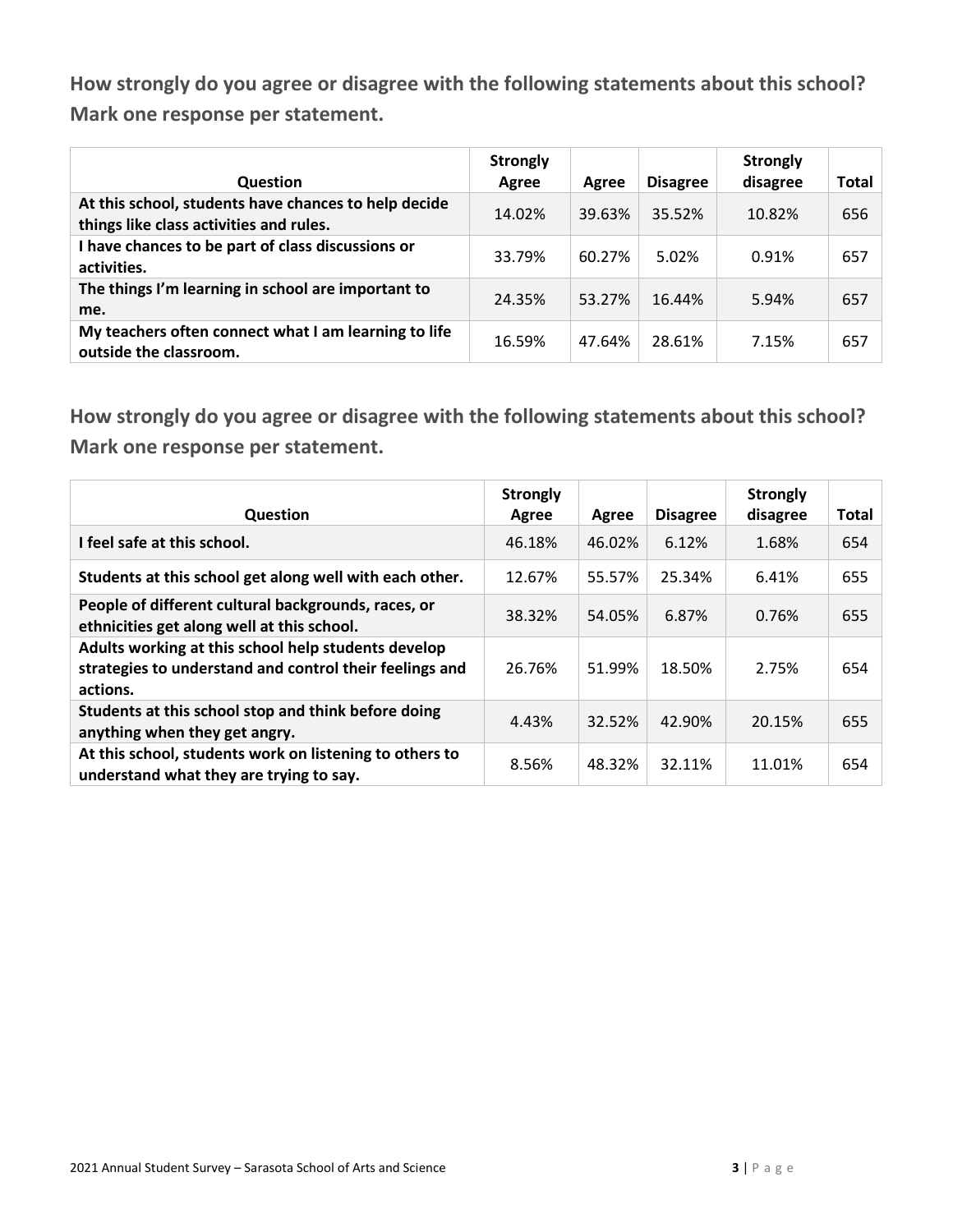| Question                                                                                         | <b>Strongly</b><br>Agree | Agree  | <b>Disagree</b> | <b>Strongly</b><br>disagree | Total |
|--------------------------------------------------------------------------------------------------|--------------------------|--------|-----------------|-----------------------------|-------|
| I sometimes stay home because I don't feel safe at<br>this school.                               | 3.51%                    | 9.16%  | 39.85%          | 47.48%                      | 655   |
| If I am absent, there is a teacher or some other adult<br>at school that will notice my absence. | 32.42%                   | 55.05% | 8.56%           | 3.98%                       | 654   |
| Students at this school are teased or picked on about<br>their race or ethnicity.                | 4.59%                    | 10.41% | 41.81%          | 43.19%                      | 653   |
| Students at this school are teased or picked on about<br>their cultural background or religion.  | 4.28%                    | 11.47% | 40.98%          | 43.27%                      | 654   |
| Students at this school are teased or picked on about<br>their physical or mental disability.    | 9.79%                    | 19.57% | 38.23%          | 32.42%                      | 654   |

**How strongly do you agree or disagree with the following statements about this school? Mark one response per statement.**

| <b>Question</b>                                                                                                                                                            | <b>Strongly</b><br>Agree | Agree  | <b>Disagree</b> | <b>Strongly</b><br>disagree | <b>Total</b> |
|----------------------------------------------------------------------------------------------------------------------------------------------------------------------------|--------------------------|--------|-----------------|-----------------------------|--------------|
| Students know what to do if there is an emergency,<br>natural disaster (tornado, flood) or a dangerous situation<br>(e.g. violent person on campus) during the school day. | 52.37%                   | 42.73% | 3.52%           | 1.38%                       | 653          |
| If students hear about a threat to school or student<br>safety, they would report it to someone in authority.                                                              | 32.36%                   | 53.99% | 11.81%          | 1.84%                       | 652          |
| I feel safe going to and from this school.                                                                                                                                 | 45.62%                   | 46.70% | $5.22\%$        | 2.46%                       | 651          |

| <b>Question</b>                                                                             | <b>Strongly</b><br>Agree | Agree  | <b>Disagree</b> | <b>Strongly</b><br>disagree | <b>Total</b> |
|---------------------------------------------------------------------------------------------|--------------------------|--------|-----------------|-----------------------------|--------------|
| All students are treated the same, regardless of<br>whether their parents are rich or poor. | 33.33%                   | 47.93% | 13.67%          | 5.07%                       | 651          |
| Boys and girls are treated equally well.                                                    | 26.38%                   | 42.18% | 20.86%          | 10.58%                      | 652          |
| School rules are applied equally to all students.                                           | 34.05%                   | 42.33% | 15.18%          | 8.44%                       | 652          |
| Discipline is fair.                                                                         | 21.93%                   | 49.08% | 17.02%          | 11.96%                      | 652          |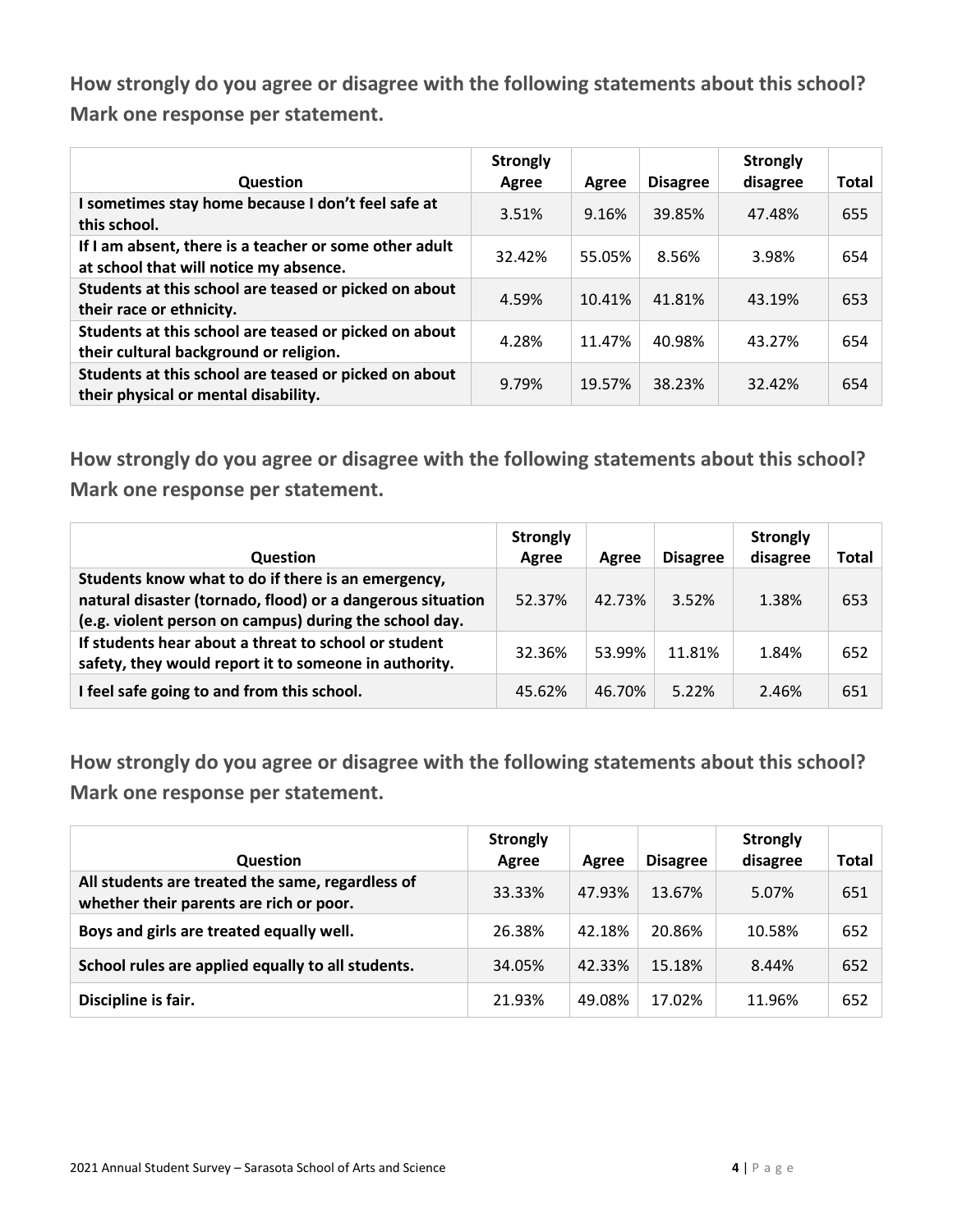### Sarasota Suncoast Academy Student Report

*2021 Annual STUDENT Survey*

| <b>Question</b>                             | <b>Strongly Agree</b> | Agree  | <b>Disagree</b> | <b>Strongly Disagree</b> | Total |
|---------------------------------------------|-----------------------|--------|-----------------|--------------------------|-------|
| My teachers care about me.                  | 33.33%                | 50.00% | 16.67%          | $0.00\%$                 | 6     |
| My teachers make me feel good about myself. | 33.33%                | 50.00% | 16.67%          | $0.00\%$                 | 6     |
| am happy to be at this school.              | 50.00%                | 16.67% | 16.67%          | 16.67%                   | 6     |
| I feel like I am part of this school.       | 33.33%                | 33.33% | 16.67%          | 16.67%                   | 6     |

**How much do you agree or disagree with the following statements about this school?**

| <b>Question</b>                               | <b>Strongly Agree</b> | Agree  | <b>Disagree</b> | <b>Strongly disagree</b> | Total |
|-----------------------------------------------|-----------------------|--------|-----------------|--------------------------|-------|
| Students at this school are often bullied.    | $0.00\%$              | 33.33% | 16.67%          | 50.00%                   | 6     |
| Students at this school try to stop bullying. | 50.00%                | 33.33% | 16.67%          | $0.00\%$                 | 6     |
| Staff at this school try to stop bullying.    | 50.00%                | 16.67% | 33.33%          | $0.00\%$                 | 6     |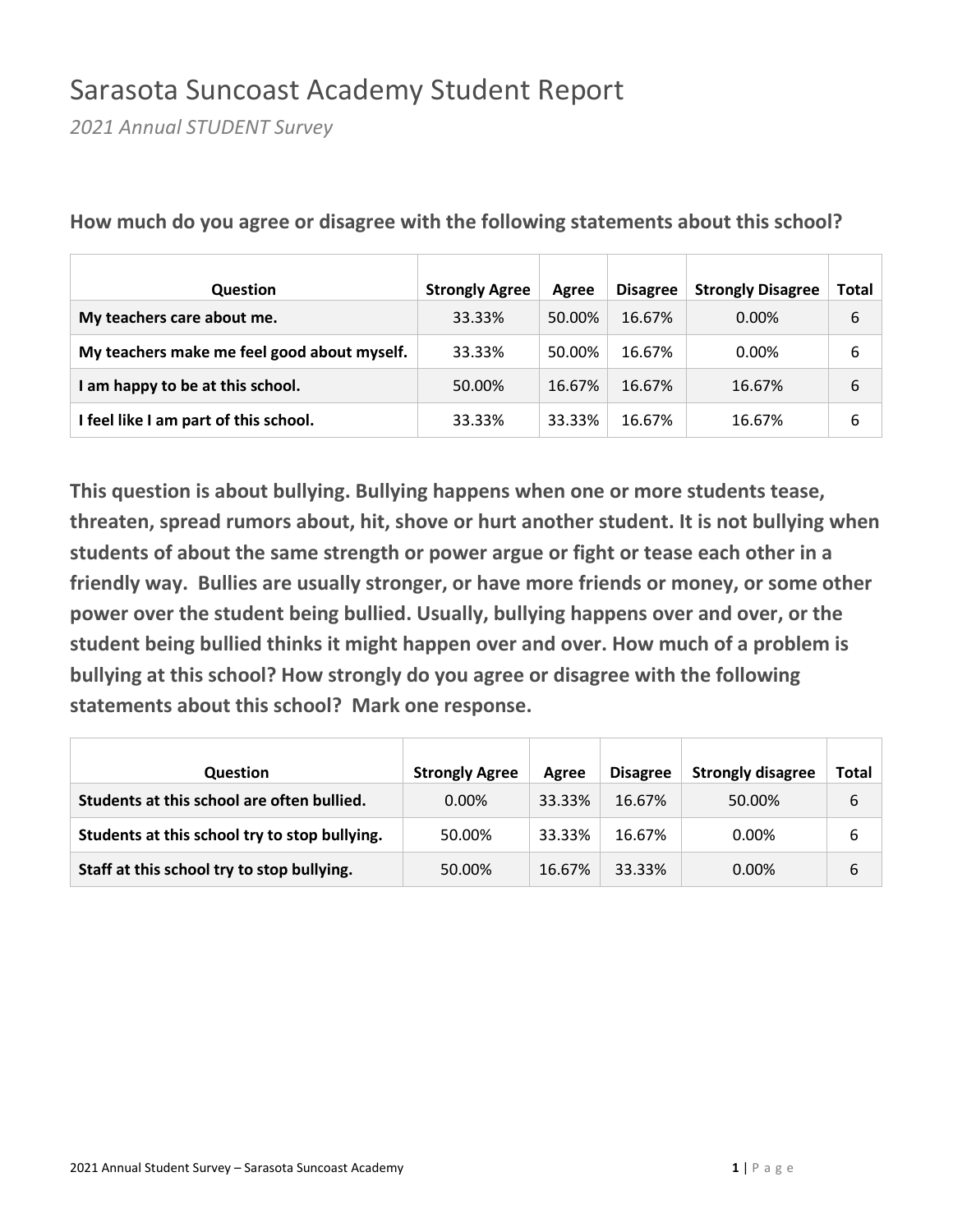**This question is about cyberbullying. Cyberbullying is bullying that takes place using electronic technology. Examples of cyberbullying include mean text messages or emails, rumors sent by email or posted on social networking sites, and embarrassing pictures, videos, websites, or fake profiles. How strongly do you agree or disagree with the following statements about this school? Mark one response.**

| Students often spread mean rumors or lies about others at this school on the internet<br>(i.e., Facebook, email, and instant messages). | Percentage |
|-----------------------------------------------------------------------------------------------------------------------------------------|------------|
| <b>Strongly Agree</b>                                                                                                                   | $0.00\%$   |
| Agree                                                                                                                                   | $0.00\%$   |
| <b>Disagree</b>                                                                                                                         | 40.00%     |
| <b>Strongly disagree</b>                                                                                                                | 60.00%     |
| <b>Total</b>                                                                                                                            | 5          |

**How strongly do you agree or disagree with the following statements about this school? Mark one response per statement.**

| <b>Question</b>                                                                                | <b>Strongly</b><br>Agree | Agree  | <b>Disagree</b> | <b>Strongly</b><br>disagree | Total |
|------------------------------------------------------------------------------------------------|--------------------------|--------|-----------------|-----------------------------|-------|
| I can talk to my teachers about problems I am having<br>in class.                              | 20.00%                   | 60.00% | $0.00\%$        | 20.00%                      | 5     |
| I can talk to a teacher or other adult at this school<br>about something that is bothering me. | 40.00%                   | 40.00% | 20.00%          | $0.00\%$                    | 5     |
| Teachers are available when I need to talk with them.                                          | 20.00%                   | 60.00% | $0.00\%$        | 20.00%                      |       |
| My teachers give me individual attention when I<br>need it.                                    | 20.00%                   | 60.00% | 0.00%           | 20.00%                      | 5     |

| Question                                                                | <b>Strongly</b><br>Agree | Agree  | <b>Disagree</b> | <b>Strongly</b><br>disagree | Total |
|-------------------------------------------------------------------------|--------------------------|--------|-----------------|-----------------------------|-------|
| My teachers make it clear to me when I have<br>misbehaved in class.     | 40.00%                   | 60.00% | $0.00\%$        | $0.00\%$                    | 5     |
| My teachers expect me to do my best all the time.                       | 60.00%                   | 20.00% | 20.00%          | $0.00\%$                    | 5     |
| My teachers praise me when I work hard in school.                       | 20.00%                   | 60.00% | 20.00%          | $0.00\%$                    | 5     |
| Adults working at this school reward students for<br>positive behavior. | 40.00%                   | 40.00% | 20.00%          | $0.00\%$                    |       |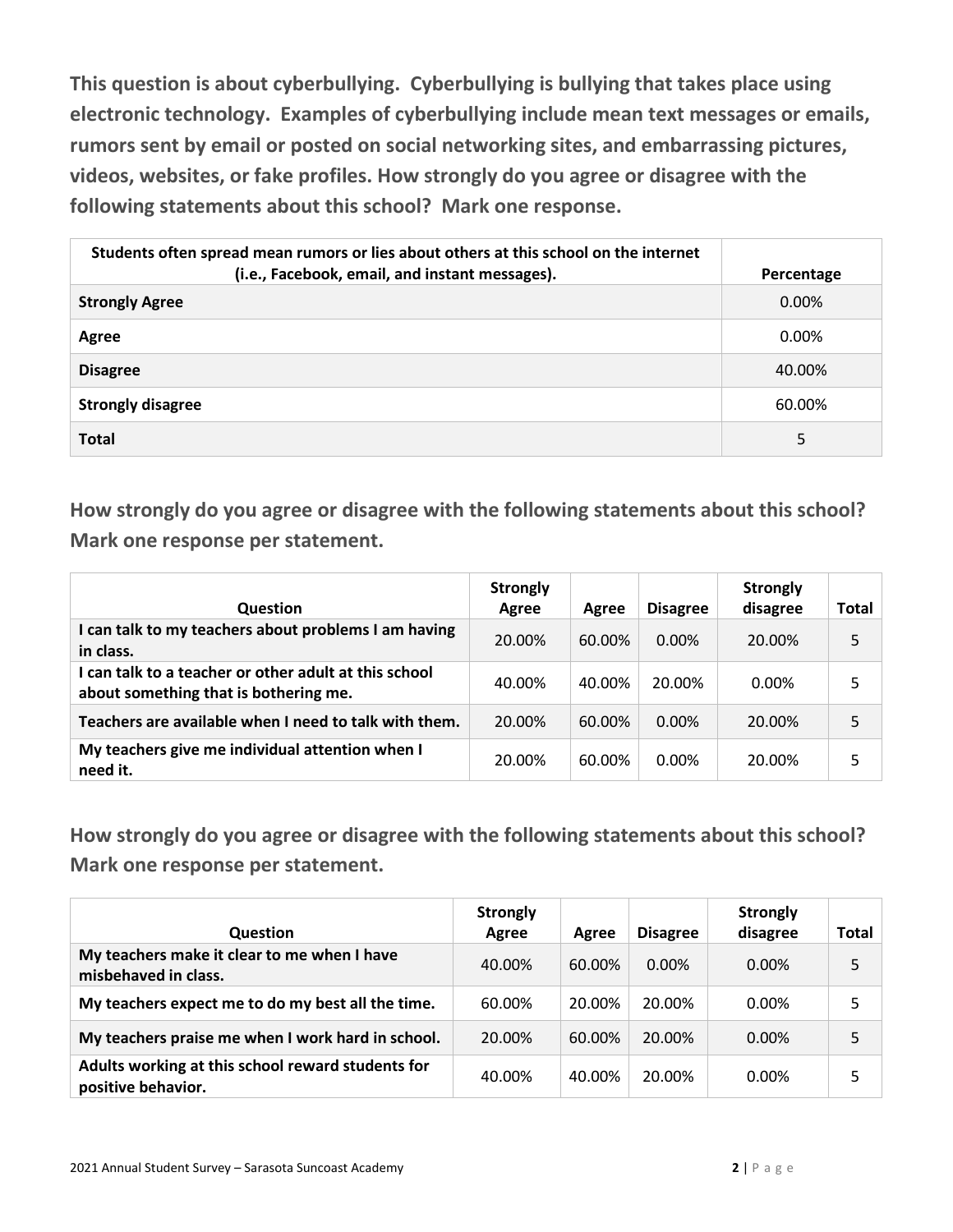| <b>Question</b>                                                                                 | <b>Strongly</b><br>Agree | Agree  | <b>Disagree</b> | <b>Strongly</b><br>disagree | Total |
|-------------------------------------------------------------------------------------------------|--------------------------|--------|-----------------|-----------------------------|-------|
| At this school, students have chances to help decide<br>things like class activities and rules. | 60.00%                   | 20.00% | 20.00%          | $0.00\%$                    | 5     |
| I have chances to be part of class discussions or<br>activities.                                | 60.00%                   | 20.00% | $0.00\%$        | 20.00%                      | 5     |
| The things I'm learning in school are important to<br>me.                                       | 60.00%                   | 20.00% | 20.00%          | $0.00\%$                    | 5     |
| My teachers often connect what I am learning to life<br>outside the classroom.                  | 40.00%                   | 40.00% | $0.00\%$        | 20.00%                      | 5     |

| <b>Question</b>                                                                                                            | <b>Strongly</b><br>Agree | Agree    | <b>Disagree</b> | <b>Strongly</b><br>disagree | <b>Total</b> |
|----------------------------------------------------------------------------------------------------------------------------|--------------------------|----------|-----------------|-----------------------------|--------------|
| I feel safe at this school.                                                                                                | 80.00%                   | $0.00\%$ | $0.00\%$        | 20.00%                      | 5            |
| Students at this school get along well with each other.                                                                    | 40.00%                   | 40.00%   | 20.00%          | 0.00%                       | 5            |
| People of different cultural backgrounds, races, or<br>ethnicities get along well at this school.                          | 40.00%                   | 40.00%   | 20.00%          | 0.00%                       | 5            |
| Adults working at this school help students develop<br>strategies to understand and control their feelings and<br>actions. | 60.00%                   | 20.00%   | 0.00%           | 20.00%                      | 5            |
| Students at this school stop and think before doing<br>anything when they get angry.                                       | 20.00%                   | 40.00%   | 40.00%          | $0.00\%$                    | 5            |
| At this school, students work on listening to others to<br>understand what they are trying to say.                         | 40.00%                   | 40.00%   | 20.00%          | 0.00%                       | 5            |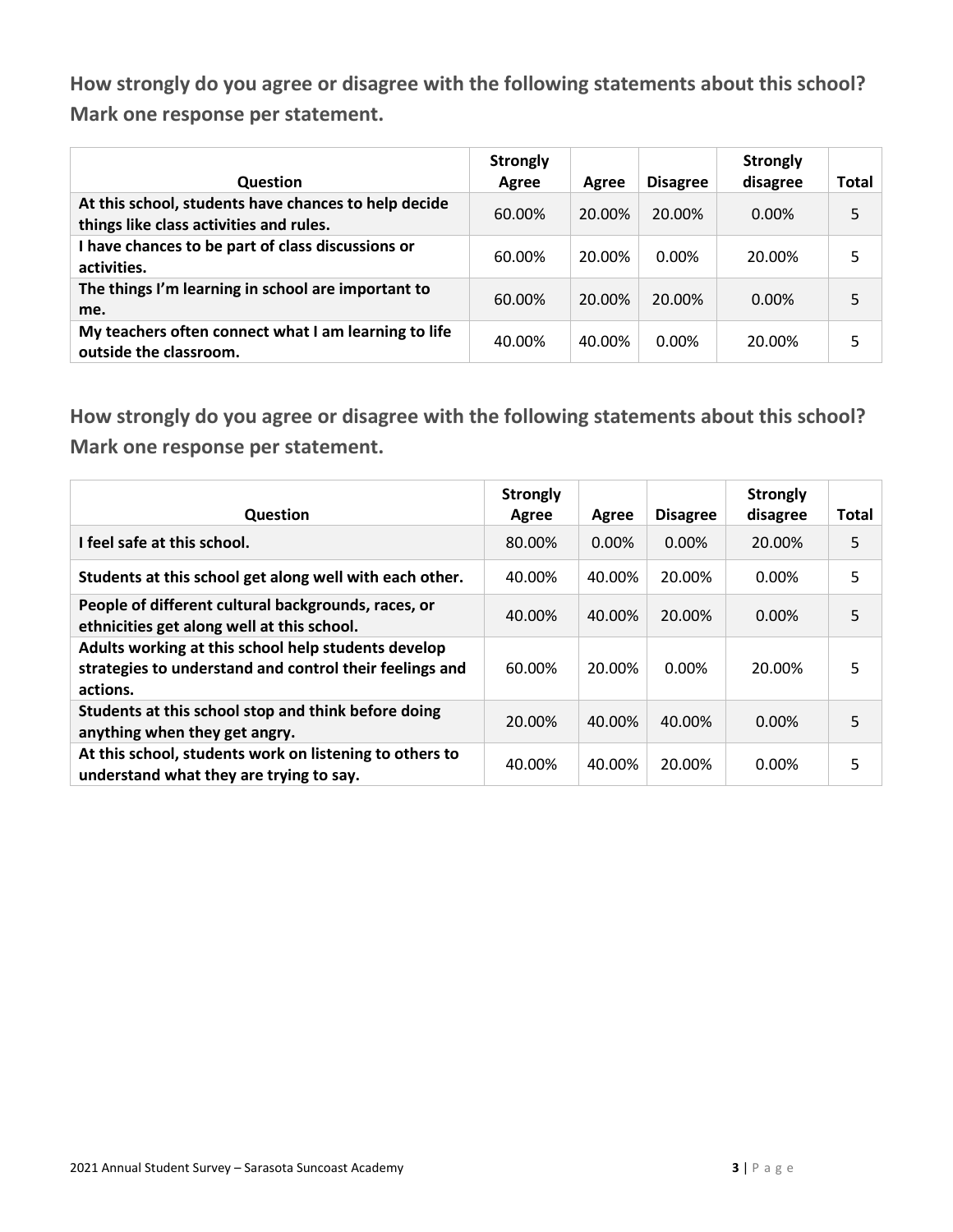| <b>Question</b>                                                                                  | <b>Strongly</b><br>Agree | Agree  | <b>Disagree</b> | <b>Strongly</b><br>disagree | <b>Total</b> |
|--------------------------------------------------------------------------------------------------|--------------------------|--------|-----------------|-----------------------------|--------------|
| I sometimes stay home because I don't feel safe at<br>this school.                               | $0.00\%$                 | 20.00% | 0.00%           | 80.00%                      | 5            |
| If I am absent, there is a teacher or some other adult<br>at school that will notice my absence. | 60.00%                   | 40.00% | 0.00%           | $0.00\%$                    | 5            |
| Students at this school are teased or picked on about<br>their race or ethnicity.                | 0.00%                    | 20.00% | 0.00%           | 80.00%                      | 5            |
| Students at this school are teased or picked on about<br>their cultural background or religion.  | 0.00%                    | 20.00% | 0.00%           | 80.00%                      | 5            |
| Students at this school are teased or picked on about<br>their physical or mental disability.    | $0.00\%$                 | 20.00% | 0.00%           | 80.00%                      | 5            |

**How strongly do you agree or disagree with the following statements about this school? Mark one response per statement.**

| <b>Question</b>                                                                                                                                                            | <b>Strongly</b><br>Agree | Agree    | <b>Disagree</b> | <b>Strongly</b><br>disagree | Total |
|----------------------------------------------------------------------------------------------------------------------------------------------------------------------------|--------------------------|----------|-----------------|-----------------------------|-------|
| Students know what to do if there is an emergency,<br>natural disaster (tornado, flood) or a dangerous situation<br>(e.g. violent person on campus) during the school day. | 80.00%                   | $0.00\%$ | 20.00%          | $0.00\%$                    |       |
| If students hear about a threat to school or student<br>safety, they would report it to someone in authority.                                                              | 60.00%                   | 40.00%   | $0.00\%$        | $0.00\%$                    |       |
| I feel safe going to and from this school.                                                                                                                                 | 80.00%                   | $0.00\%$ | 20.00%          | $0.00\%$                    |       |

| <b>Question</b>                                                                             | <b>Strongly</b><br>Agree | Agree    | <b>Disagree</b> | <b>Strongly</b><br>disagree | Total |
|---------------------------------------------------------------------------------------------|--------------------------|----------|-----------------|-----------------------------|-------|
| All students are treated the same, regardless of<br>whether their parents are rich or poor. | 80.00%                   | $0.00\%$ | 20.00%          | $0.00\%$                    | 5     |
| Boys and girls are treated equally well.                                                    | 60.00%                   | 20.00%   | 20.00%          | $0.00\%$                    |       |
| School rules are applied equally to all students.                                           | 80.00%                   | $0.00\%$ | 20.00%          | $0.00\%$                    | 5     |
| Discipline is fair.                                                                         | 40.00%                   | 40.00%   | $0.00\%$        | 20.00%                      | 5     |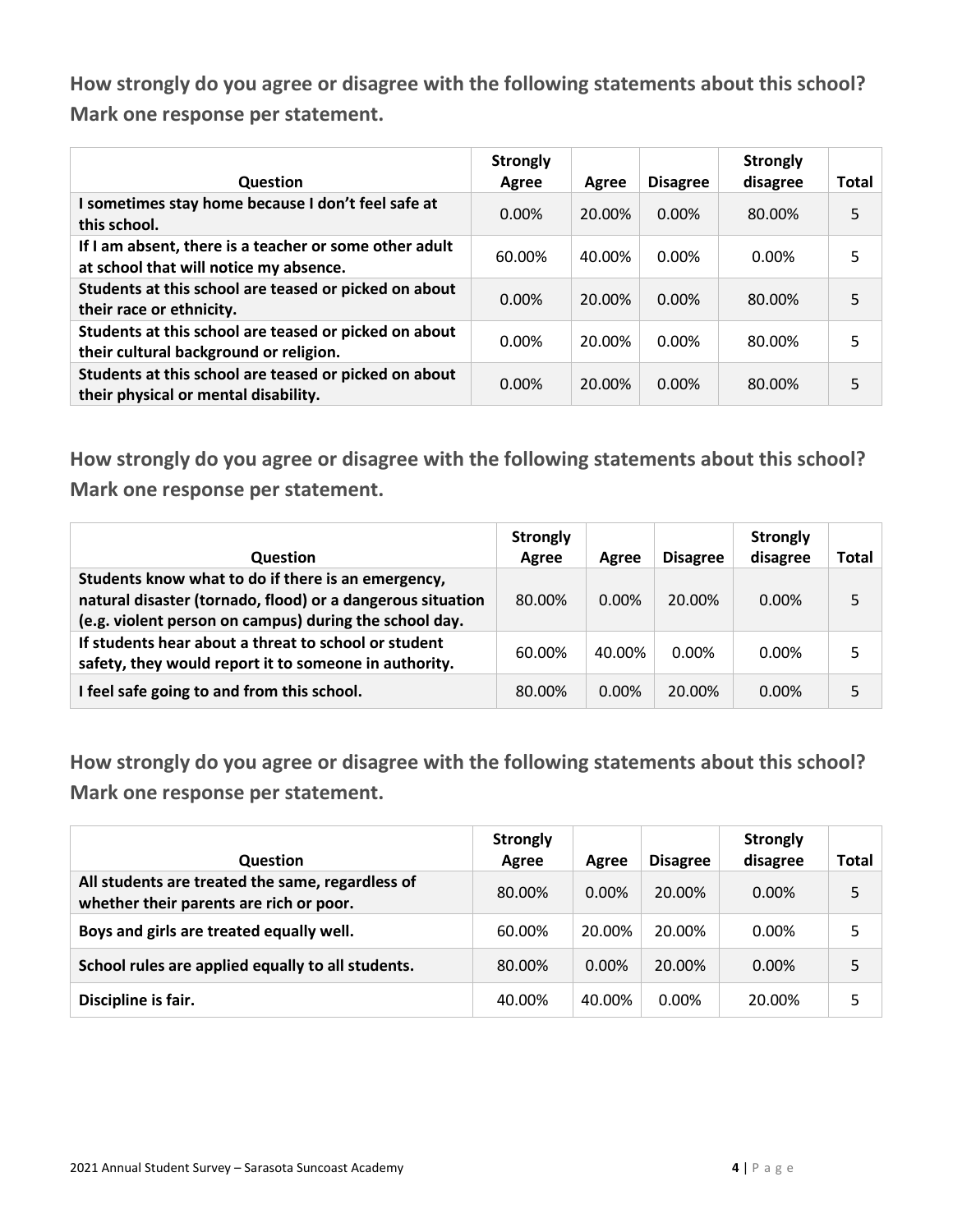**STUDENT RESULTS – SCF Collegiate School**

*Please note that a report was not generated for your school if fewer than 3 individuals responded.*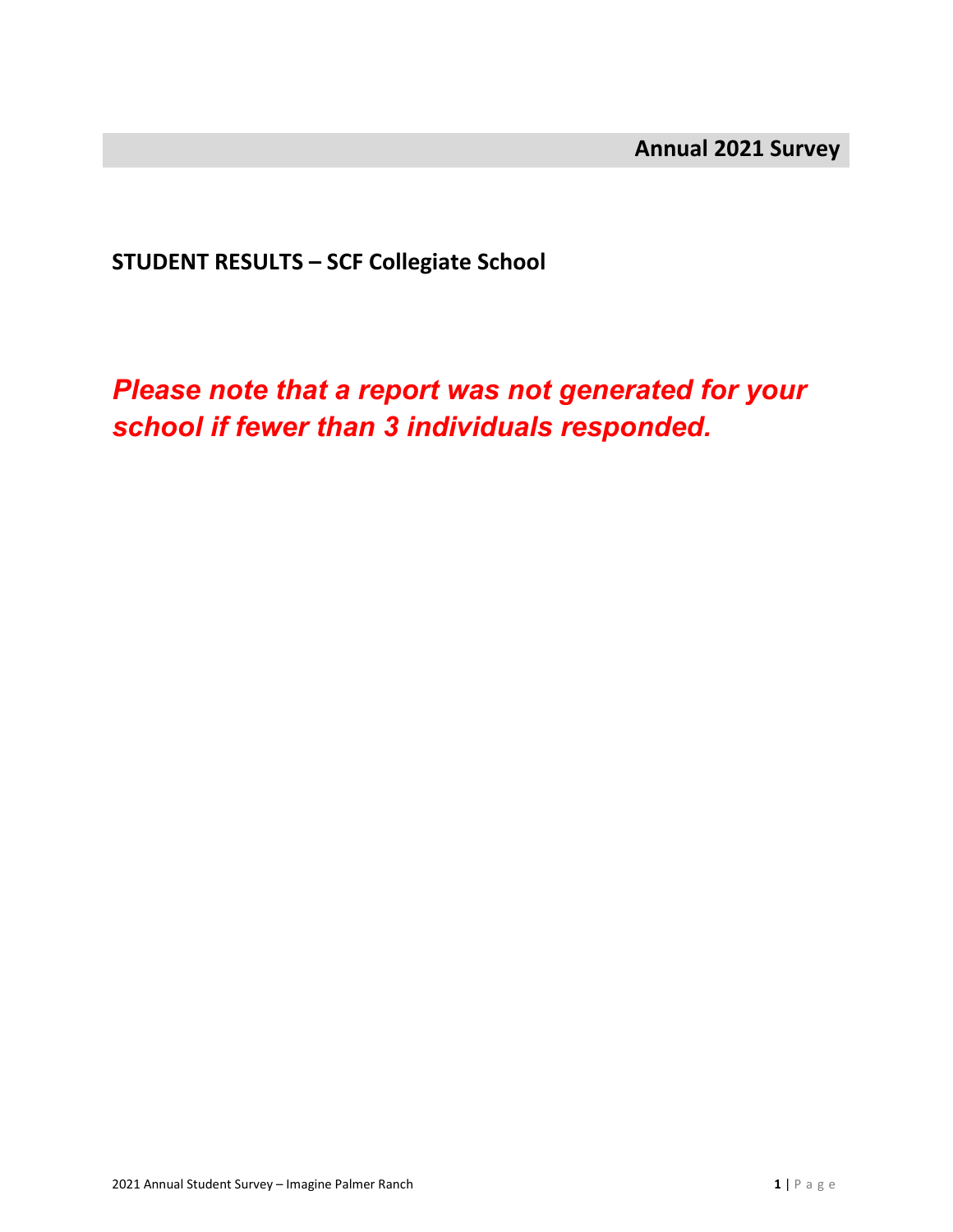## Sky Academy Englewood Student Report

*2021 Annual STUDENT Survey*

| Question                                    | <b>Strongly Agree</b> | Agree  | <b>Disagree</b> | <b>Strongly Disagree</b> | Total |
|---------------------------------------------|-----------------------|--------|-----------------|--------------------------|-------|
| My teachers care about me.                  | 14.29%                | 57.14% | $0.00\%$        | 28.57%                   |       |
| My teachers make me feel good about myself. | 14.29%                | 42.86% | 14.29%          | 28.57%                   |       |
| I am happy to be at this school.            | 28.57%                | 28.57% | 28.57%          | 14.29%                   |       |
| I feel like I am part of this school.       | 16.67%                | 33.33% | 33.33%          | 16.67%                   | 6     |

**How much do you agree or disagree with the following statements about this school?**

| <b>Question</b>                               | <b>Strongly Agree</b> | Agree    | <b>Disagree</b> | <b>Strongly disagree</b> | Total |
|-----------------------------------------------|-----------------------|----------|-----------------|--------------------------|-------|
| Students at this school are often bullied.    | 42.86%                | $0.00\%$ | 57.14%          | $0.00\%$                 |       |
| Students at this school try to stop bullying. | $0.00\%$              | 42.86%   | 14.29%          | 42.86%                   |       |
| Staff at this school try to stop bullying.    | 0.00%                 | 42.86%   | 14.29%          | 42.86%                   |       |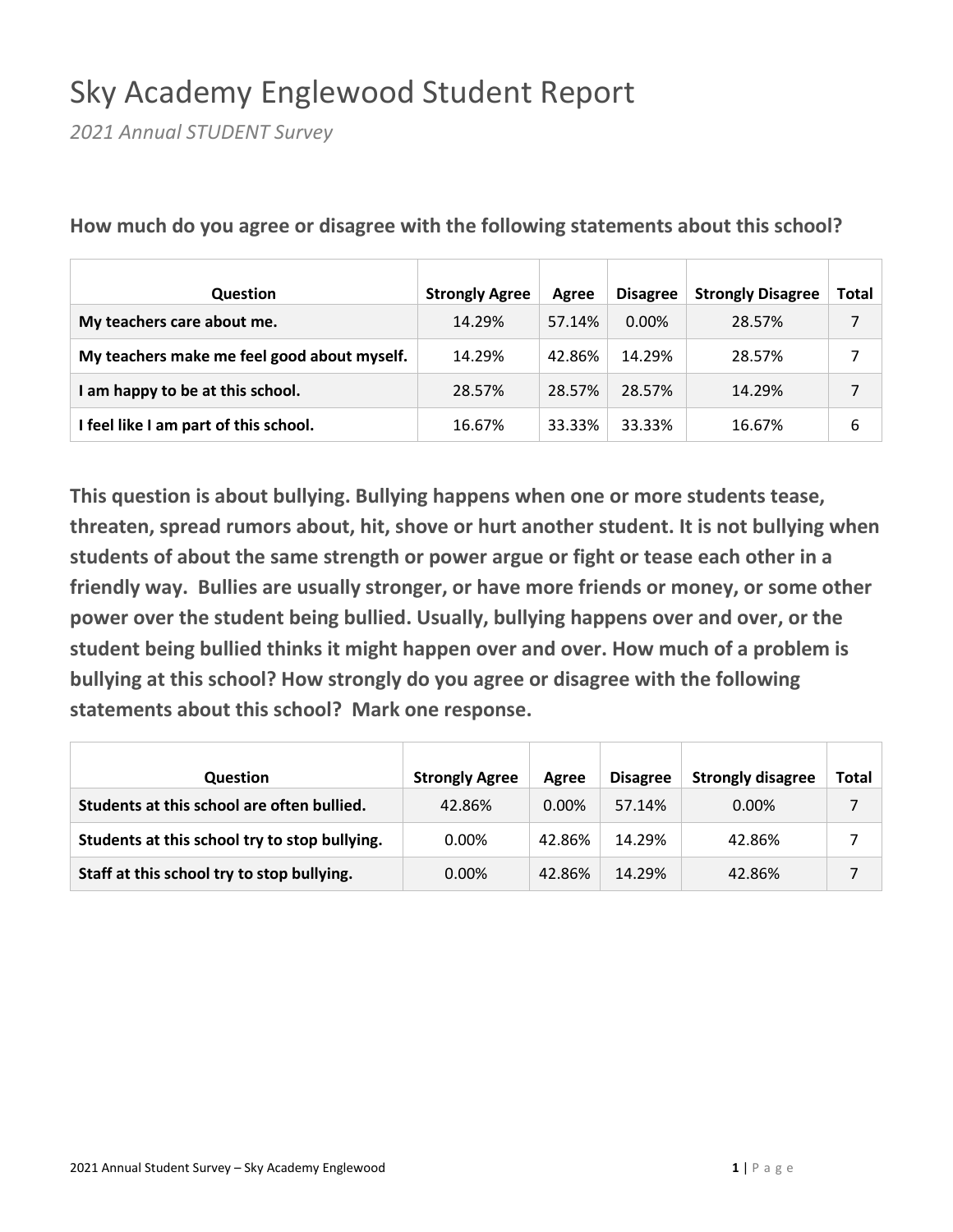**This question is about cyberbullying. Cyberbullying is bullying that takes place using electronic technology. Examples of cyberbullying include mean text messages or emails, rumors sent by email or posted on social networking sites, and embarrassing pictures, videos, websites, or fake profiles. How strongly do you agree or disagree with the following statements about this school? Mark one response.**

| Students often spread mean rumors or lies about others at this school on the internet<br>(i.e., Facebook, email, and instant messages). | Percentage |
|-----------------------------------------------------------------------------------------------------------------------------------------|------------|
| <b>Strongly Agree</b>                                                                                                                   | 42.86%     |
| Agree                                                                                                                                   | 28.57%     |
| <b>Disagree</b>                                                                                                                         | 28.57%     |
| <b>Strongly disagree</b>                                                                                                                | 0.00%      |
| <b>Total</b>                                                                                                                            | 7          |

**How strongly do you agree or disagree with the following statements about this school? Mark one response per statement.**

| <b>Question</b>                                                                                | <b>Strongly</b><br>Agree | Agree  | <b>Disagree</b> | <b>Strongly</b><br>disagree | Total |
|------------------------------------------------------------------------------------------------|--------------------------|--------|-----------------|-----------------------------|-------|
| I can talk to my teachers about problems I am having<br>in class.                              | $0.00\%$                 | 57.14% | 14.29%          | 28.57%                      | 7     |
| I can talk to a teacher or other adult at this school<br>about something that is bothering me. | $0.00\%$                 | 57.14% | 0.00%           | 42.86%                      |       |
| Teachers are available when I need to talk with them.                                          | $0.00\%$                 | 57.14% | 14.29%          | 28.57%                      | 7     |
| My teachers give me individual attention when I<br>need it.                                    | 28.57%                   | 14.29% | 28.57%          | 28.57%                      | 7     |

| <b>Question</b>                                                         | <b>Strongly</b><br>Agree | Agree  | <b>Disagree</b> | <b>Strongly</b><br>disagree | Total |
|-------------------------------------------------------------------------|--------------------------|--------|-----------------|-----------------------------|-------|
| My teachers make it clear to me when I have<br>misbehaved in class.     | 28.57%                   | 71.43% | $0.00\%$        | $0.00\%$                    |       |
| My teachers expect me to do my best all the time.                       | 42.86%                   | 42.86% | 14.29%          | $0.00\%$                    | 7     |
| My teachers praise me when I work hard in school.                       | $0.00\%$                 | 57.14% | 28.57%          | 14.29%                      |       |
| Adults working at this school reward students for<br>positive behavior. | 0.00%                    | 57.14% | 14.29%          | 28.57%                      |       |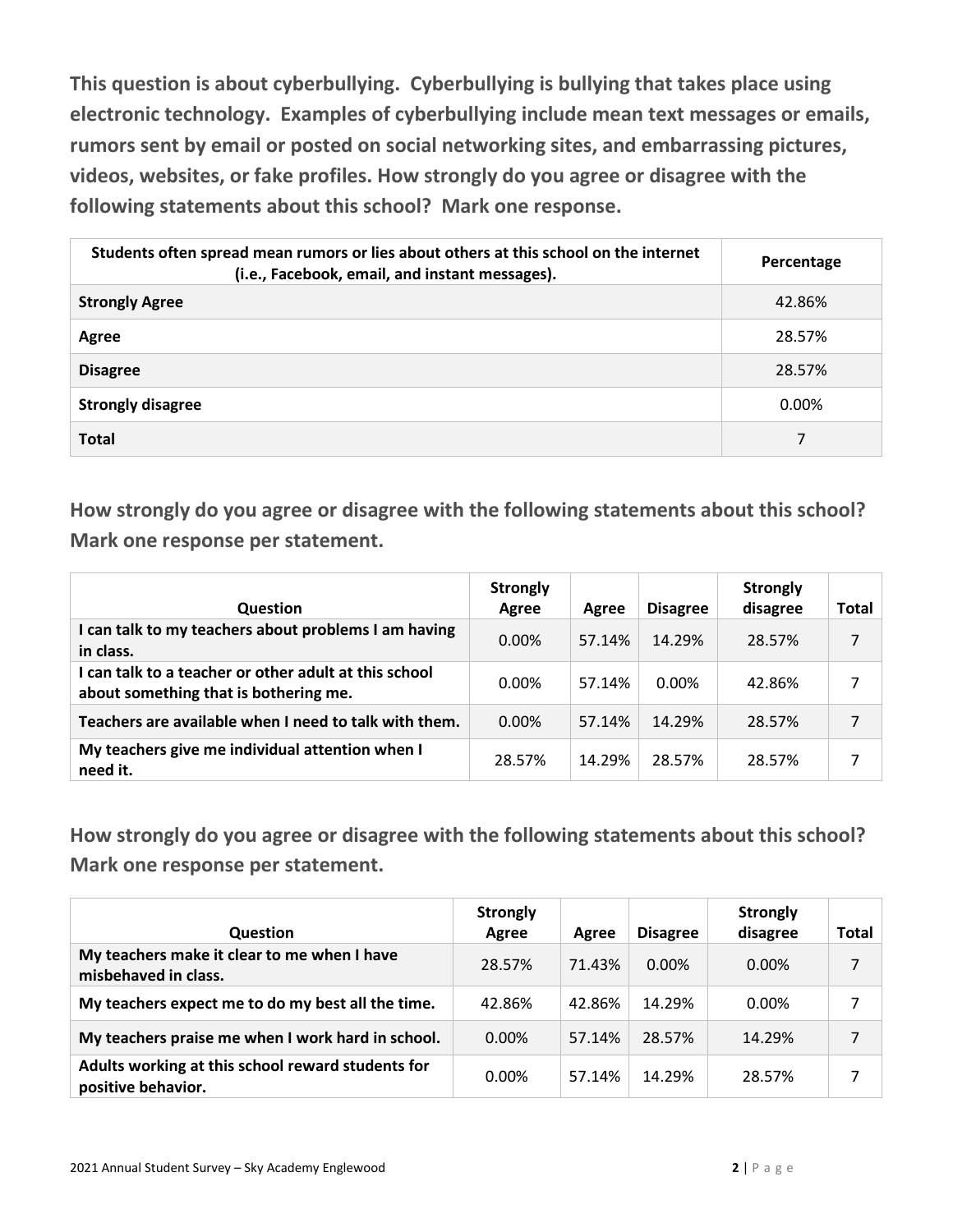| <b>Question</b>                                                                                 | <b>Strongly</b><br>Agree | Agree  | <b>Disagree</b> | <b>Strongly</b><br>disagree | <b>Total</b> |
|-------------------------------------------------------------------------------------------------|--------------------------|--------|-----------------|-----------------------------|--------------|
| At this school, students have chances to help decide<br>things like class activities and rules. | 14.29%                   | 14.29% | 42.86%          | 28.57%                      | 7            |
| I have chances to be part of class discussions or<br>activities.                                | 57.14%                   | 28.57% | $0.00\%$        | 14.29%                      |              |
| The things I'm learning in school are important to<br>me.                                       | 28.57%                   | 28.57% | 14.29%          | 28.57%                      | 7            |
| My teachers often connect what I am learning to life<br>outside the classroom.                  | 14.29%                   | 28.57% | 28.57%          | 28.57%                      | 7            |

| <b>Question</b>                                                                                                            | <b>Strongly</b><br>Agree | Agree  | <b>Disagree</b> | <b>Strongly</b><br>disagree | <b>Total</b> |
|----------------------------------------------------------------------------------------------------------------------------|--------------------------|--------|-----------------|-----------------------------|--------------|
| I feel safe at this school.                                                                                                | 14.29%                   | 28.57% | 42.86%          | 14.29%                      | 7            |
| Students at this school get along well with each other.                                                                    | 0.00%                    | 42.86% | 42.86%          | 14.29%                      | 7            |
| People of different cultural backgrounds, races, or<br>ethnicities get along well at this school.                          | 14.29%                   | 57.14% | 14.29%          | 14.29%                      | 7            |
| Adults working at this school help students develop<br>strategies to understand and control their feelings and<br>actions. | 0.00%                    | 28.57% | 57.14%          | 14.29%                      | 7            |
| Students at this school stop and think before doing<br>anything when they get angry.                                       | 0.00%                    | 0.00%  | 42.86%          | 57.14%                      | 7            |
| At this school, students work on listening to others to<br>understand what they are trying to say.                         | 0.00%                    | 42.86% | 14.29%          | 42.86%                      | 7            |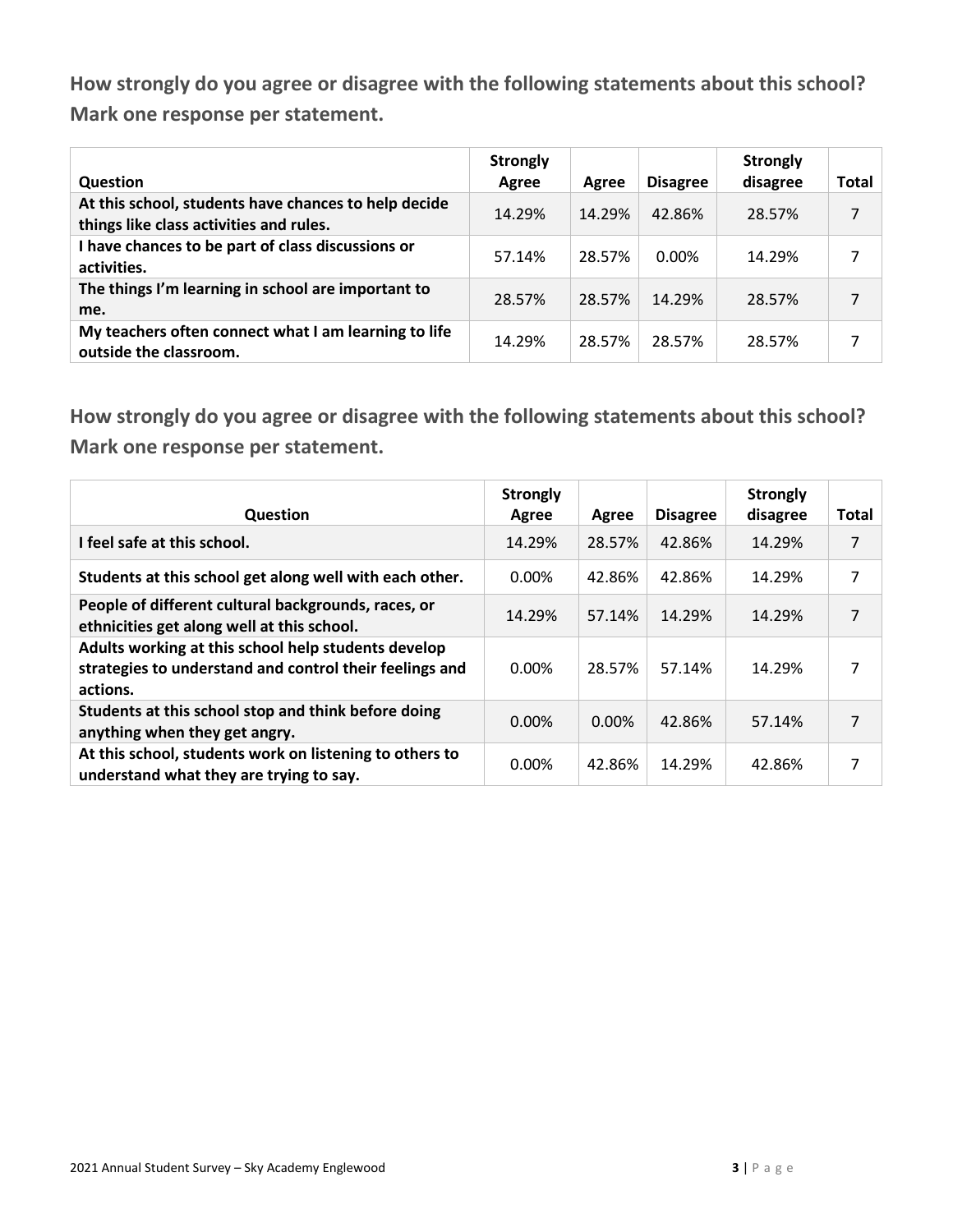| Question                                                                                         | <b>Strongly</b><br>Agree | Agree    | <b>Disagree</b> | <b>Strongly</b><br>disagree | <b>Total</b> |
|--------------------------------------------------------------------------------------------------|--------------------------|----------|-----------------|-----------------------------|--------------|
| I sometimes stay home because I don't feel safe at<br>this school.                               | 28.57%                   | $0.00\%$ | 42.86%          | 28.57%                      | 7            |
| If I am absent, there is a teacher or some other adult<br>at school that will notice my absence. | 42.86%                   | 28.57%   | 14.29%          | 14.29%                      | 7            |
| Students at this school are teased or picked on about<br>their race or ethnicity.                | 28.57%                   | 0.00%    | 57.14%          | 14.29%                      | 7            |
| Students at this school are teased or picked on about<br>their cultural background or religion.  | 28.57%                   | 14.29%   | 42.86%          | 14.29%                      | 7            |
| Students at this school are teased or picked on about<br>their physical or mental disability.    | 57.14%                   | $0.00\%$ | 14.29%          | 28.57%                      | 7            |

**How strongly do you agree or disagree with the following statements about this school? Mark one response per statement.**

| <b>Question</b>                                                                                                                                                            | <b>Strongly</b><br>Agree | Agree  | <b>Disagree</b> | <b>Strongly</b><br>disagree | Total |
|----------------------------------------------------------------------------------------------------------------------------------------------------------------------------|--------------------------|--------|-----------------|-----------------------------|-------|
| Students know what to do if there is an emergency,<br>natural disaster (tornado, flood) or a dangerous situation<br>(e.g. violent person on campus) during the school day. | 28.57%                   | 42.86% | 14.29%          | 14.29%                      | 7     |
| If students hear about a threat to school or student<br>safety, they would report it to someone in authority.                                                              | 28.57%                   | 42.86% | 14.29%          | 14.29%                      |       |
| I feel safe going to and from this school.                                                                                                                                 | 42.86%                   | 42.86% | $0.00\%$        | 14.29%                      |       |

| <b>Question</b>                                                                             | <b>Strongly</b><br>Agree | Agree  | <b>Disagree</b> | <b>Strongly</b><br>disagree | Total |
|---------------------------------------------------------------------------------------------|--------------------------|--------|-----------------|-----------------------------|-------|
| All students are treated the same, regardless of<br>whether their parents are rich or poor. | 0.00%                    | 33.33% | 33.33%          | 33.33%                      | 6     |
| Boys and girls are treated equally well.                                                    | 0.00%                    | 42.86% | 28.57%          | 28.57%                      |       |
| School rules are applied equally to all students.                                           | 28.57%                   | 57.14% | 0.00%           | 14.29%                      |       |
| Discipline is fair.                                                                         | 28.57%                   | 42.86% | 0.00%           | 28.57%                      |       |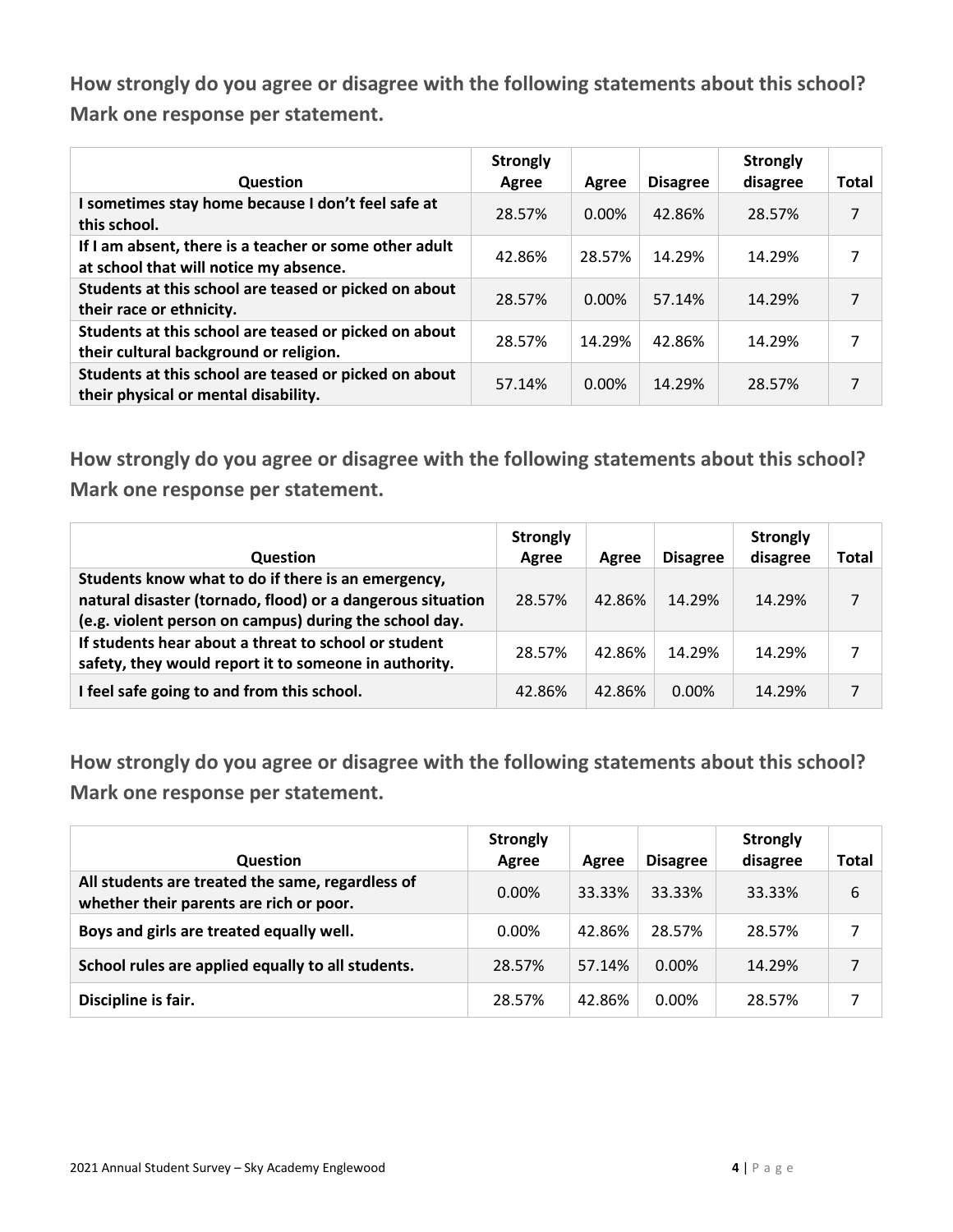# Sky Academy Venice Student Report

*2021 Annual STUDENT Survey*

| Question                                    | <b>Strongly Agree</b> | Agree  | <b>Disagree</b> | <b>Strongly Disagree</b> | Total |
|---------------------------------------------|-----------------------|--------|-----------------|--------------------------|-------|
| My teachers care about me.                  | 0.00%                 | 75.00% | $0.00\%$        | 25.00%                   | 4     |
| My teachers make me feel good about myself. | 0.00%                 | 50.00% | 25.00%          | 25.00%                   | 4     |
| I am happy to be at this school.            | $0.00\%$              | 50.00% | $0.00\%$        | 50.00%                   | 4     |
| I feel like I am part of this school.       | 25.00%                | 25.00% | $0.00\%$        | 50.00%                   | 4     |

**How much do you agree or disagree with the following statements about this school?**

| <b>Question</b>                               | <b>Strongly Agree</b> | Agree  | <b>Disagree</b> | <b>Strongly disagree</b> | Total |
|-----------------------------------------------|-----------------------|--------|-----------------|--------------------------|-------|
| Students at this school are often bullied.    | 25.00%                | 25.00% | 25.00%          | 25.00%                   | 4     |
| Students at this school try to stop bullying. | $0.00\%$              | 50.00% | $0.00\%$        | 50.00%                   | 4     |
| Staff at this school try to stop bullying.    | $0.00\%$              | 50.00% | 25.00%          | 25.00%                   | 4     |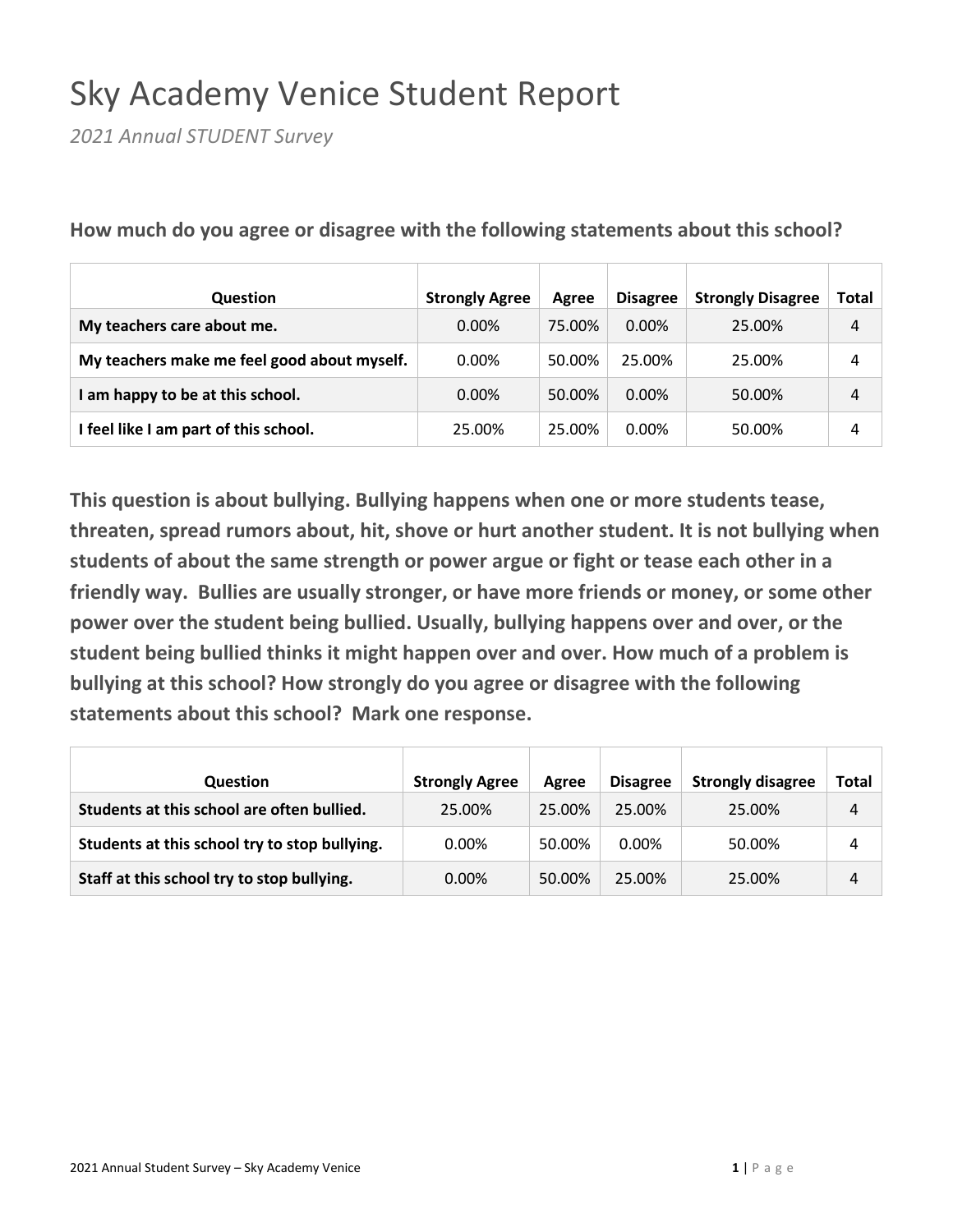**This question is about cyberbullying. Cyberbullying is bullying that takes place using electronic technology. Examples of cyberbullying include mean text messages or emails, rumors sent by email or posted on social networking sites, and embarrassing pictures, videos, websites, or fake profiles. How strongly do you agree or disagree with the following statements about this school? Mark one response.**

| Students often spread mean rumors or lies about others at this school on the internet<br>(i.e., Facebook, email, and instant messages). | Percentage |
|-----------------------------------------------------------------------------------------------------------------------------------------|------------|
| <b>Strongly Agree</b>                                                                                                                   | 25.00%     |
| Agree                                                                                                                                   | 25.00%     |
| <b>Disagree</b>                                                                                                                         | 25.00%     |
| <b>Strongly disagree</b>                                                                                                                | 25.00%     |
| <b>Total</b>                                                                                                                            | 4          |

**How strongly do you agree or disagree with the following statements about this school? Mark one response per statement.**

| <b>Question</b>                                                                                | <b>Strongly</b><br>Agree | Agree   | <b>Disagree</b> | <b>Strongly</b><br>disagree | Total |
|------------------------------------------------------------------------------------------------|--------------------------|---------|-----------------|-----------------------------|-------|
| I can talk to my teachers about problems I am<br>having in class.                              | $0.00\%$                 | 66.67%  | 33.33%          | $0.00\%$                    | 3     |
| I can talk to a teacher or other adult at this school<br>about something that is bothering me. | 0.00%                    | 66.67%  | 33.33%          | $0.00\%$                    | 3     |
| Teachers are available when I need to talk with<br>them.                                       | 0.00%                    | 100.00% | $0.00\%$        | $0.00\%$                    | 3     |
| My teachers give me individual attention when I<br>need it.                                    | 0.00%                    | 66.67%  | 33.33%          | $0.00\%$                    | 3     |

| <b>Question</b>                                                         | <b>Strongly</b><br>Agree | Agree   | <b>Disagree</b> | <b>Strongly</b><br>disagree | Total |
|-------------------------------------------------------------------------|--------------------------|---------|-----------------|-----------------------------|-------|
| My teachers make it clear to me when I have<br>misbehaved in class.     | 33.33%                   | 66.67%  | $0.00\%$        | $0.00\%$                    | 3     |
| My teachers expect me to do my best all the time.                       | 0.00%                    | 100.00% | 0.00%           | $0.00\%$                    | 3     |
| My teachers praise me when I work hard in<br>school.                    | $0.00\%$                 | 100.00% | $0.00\%$        | $0.00\%$                    | 3     |
| Adults working at this school reward students for<br>positive behavior. | 0.00%                    | 66.67%  | 33.33%          | 0.00%                       | 3     |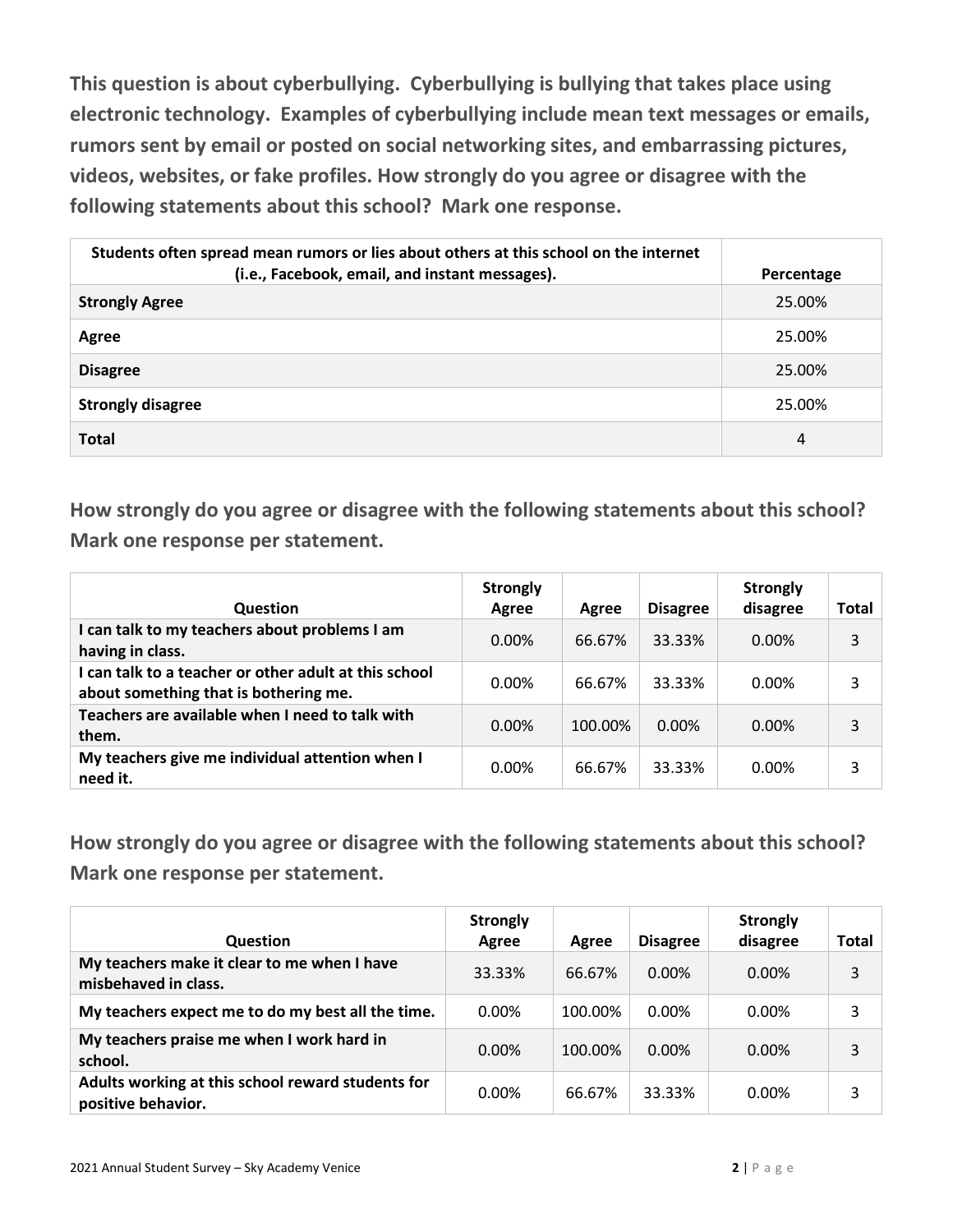| <b>Question</b>                                                                                 | <b>Strongly</b><br>Agree | Agree  | <b>Disagree</b> | <b>Strongly</b><br>disagree | Total |
|-------------------------------------------------------------------------------------------------|--------------------------|--------|-----------------|-----------------------------|-------|
| At this school, students have chances to help decide<br>things like class activities and rules. | $0.00\%$                 | 66.67% | $0.00\%$        | 33.33%                      | 3     |
| I have chances to be part of class discussions or<br>activities.                                | $0.00\%$                 | 66.67% | 33.33%          | $0.00\%$                    | 3     |
| The things I'm learning in school are important to<br>me.                                       | $0.00\%$                 | 66.67% | 33.33%          | $0.00\%$                    | 3     |
| My teachers often connect what I am learning to life<br>outside the classroom.                  | $0.00\%$                 | 66.67% | 33.33%          | $0.00\%$                    | 3     |

| <b>Question</b>                                                                                                            | <b>Strongly</b><br>Agree | Agree  | <b>Disagree</b> | <b>Strongly</b><br>disagree | <b>Total</b> |
|----------------------------------------------------------------------------------------------------------------------------|--------------------------|--------|-----------------|-----------------------------|--------------|
| I feel safe at this school.                                                                                                | $0.00\%$                 | 66.67% | $0.00\%$        | 33.33%                      | 3            |
| Students at this school get along well with each other.                                                                    | 0.00%                    | 33.33% | 66.67%          | 0.00%                       | 3            |
| People of different cultural backgrounds, races, or<br>ethnicities get along well at this school.                          | 0.00%                    | 66.67% | 33.33%          | 0.00%                       | 3            |
| Adults working at this school help students develop<br>strategies to understand and control their feelings and<br>actions. | 0.00%                    | 66.67% | 33.33%          | 0.00%                       | 3            |
| Students at this school stop and think before doing<br>anything when they get angry.                                       | 0.00%                    | 33.33% | 33.33%          | 33.33%                      | 3            |
| At this school, students work on listening to others to<br>understand what they are trying to say.                         | 0.00%                    | 33.33% | 33.33%          | 33.33%                      | 3            |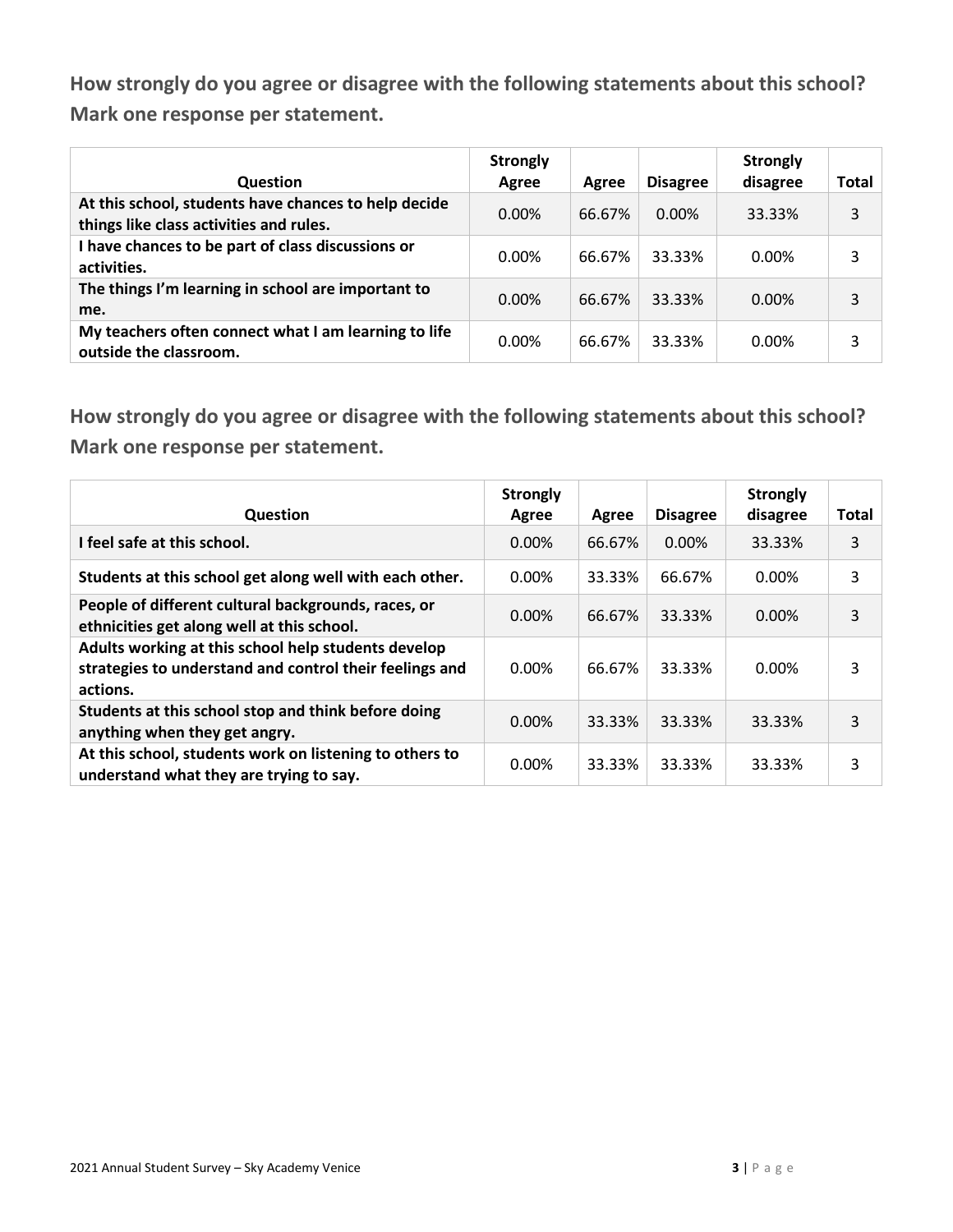| <b>Question</b>                                                                                  | <b>Strongly</b><br>Agree | Agree    | <b>Disagree</b> | <b>Strongly</b><br>disagree | <b>Total</b> |
|--------------------------------------------------------------------------------------------------|--------------------------|----------|-----------------|-----------------------------|--------------|
| I sometimes stay home because I don't feel safe at<br>this school.                               | 33.33%                   | $0.00\%$ | 66.67%          | $0.00\%$                    | 3            |
| If I am absent, there is a teacher or some other adult<br>at school that will notice my absence. | 0.00%                    | 100.00%  | 0.00%           | 0.00%                       | 3            |
| Students at this school are teased or picked on<br>about their race or ethnicity.                | $0.00\%$                 | 33.33%   | 66.67%          | 0.00%                       | 3            |
| Students at this school are teased or picked on<br>about their cultural background or religion.  | 0.00%                    | 33.33%   | 66.67%          | 0.00%                       | 3            |
| Students at this school are teased or picked on<br>about their physical or mental disability.    | 33.33%                   | 0.00%    | 66.67%          | 0.00%                       | 3            |

**How strongly do you agree or disagree with the following statements about this school? Mark one response per statement.**

| <b>Question</b>                                                                                                                                                            | <b>Strongly</b><br>Agree | Agree  | <b>Disagree</b> | <b>Strongly</b><br>disagree | Total |
|----------------------------------------------------------------------------------------------------------------------------------------------------------------------------|--------------------------|--------|-----------------|-----------------------------|-------|
| Students know what to do if there is an emergency,<br>natural disaster (tornado, flood) or a dangerous situation<br>(e.g. violent person on campus) during the school day. | 33.33%                   | 33.33% | 33.33%          | $0.00\%$                    | 3     |
| If students hear about a threat to school or student<br>safety, they would report it to someone in authority.                                                              | 33.33%                   | 33.33% | 33.33%          | $0.00\%$                    | 3     |
| I feel safe going to and from this school.                                                                                                                                 | 33.33%                   | 33.33% | 33.33%          | $0.00\%$                    |       |

| Question                                                                                    | <b>Strongly</b><br>Agree | Agree  | <b>Disagree</b> | <b>Strongly</b><br>disagree | Total |
|---------------------------------------------------------------------------------------------|--------------------------|--------|-----------------|-----------------------------|-------|
| All students are treated the same, regardless of<br>whether their parents are rich or poor. | $0.00\%$                 | 33.33% | 33.33%          | 33.33%                      | 3     |
| Boys and girls are treated equally well.                                                    | 0.00%                    | 33.33% | 66.67%          | $0.00\%$                    | 3     |
| School rules are applied equally to all students.                                           | 0.00%                    | 66.67% | 33.33%          | $0.00\%$                    | 3     |
| Discipline is fair.                                                                         | 0.00%                    | 66.67% | 0.00%           | 33.33%                      | 3     |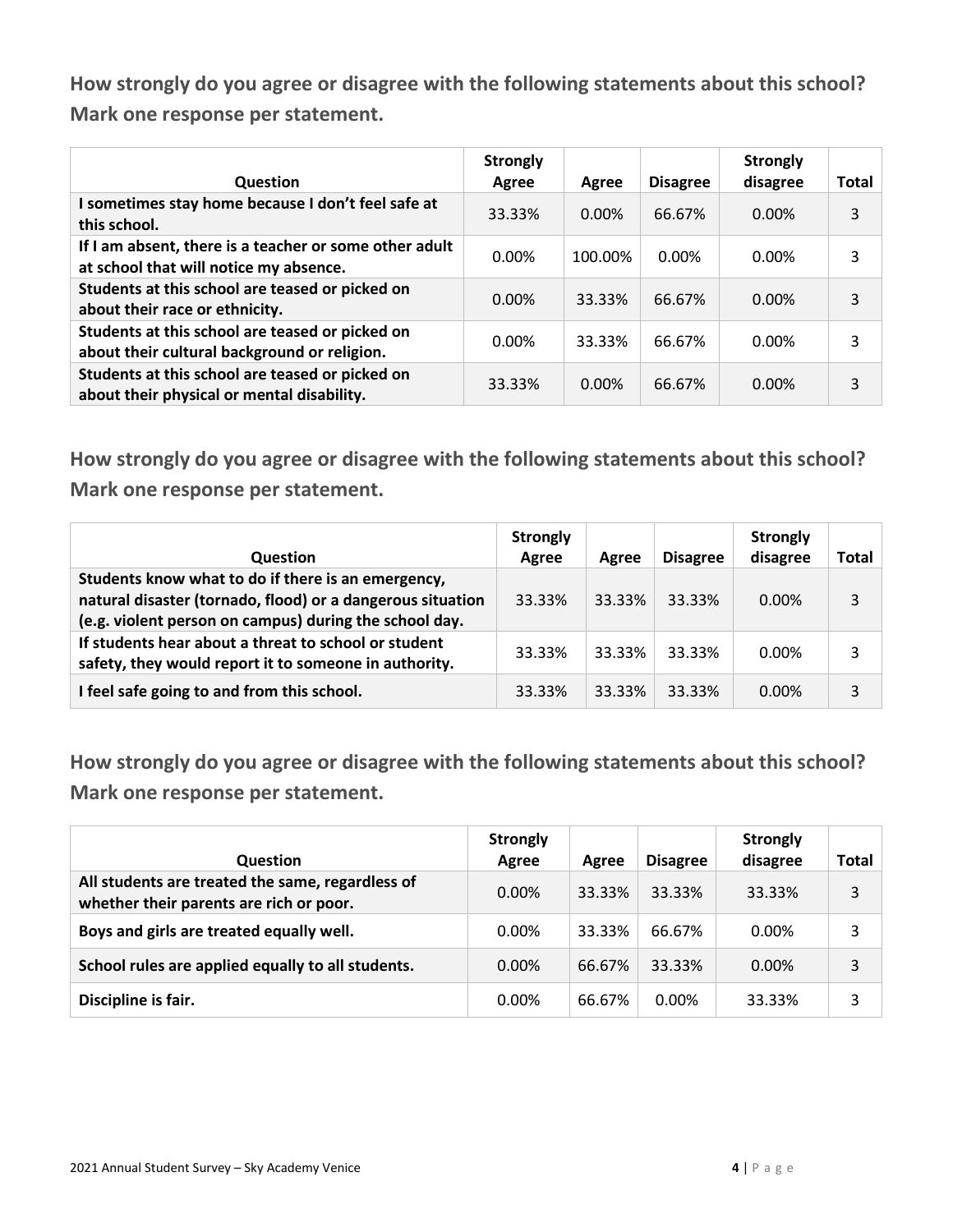## Student Leadership Academy Student Report

*2021 Annual STUDENT Survey*

| Question                                    | <b>Strongly Agree</b> | Agree  | <b>Disagree</b> | <b>Strongly Disagree</b> | Total |
|---------------------------------------------|-----------------------|--------|-----------------|--------------------------|-------|
| My teachers care about me.                  | 50.00%                | 50.00% | $0.00\%$        | $0.00\%$                 | 6     |
| My teachers make me feel good about myself. | 50.00%                | 16.67% | 33.33%          | $0.00\%$                 | 6     |
| am happy to be at this school.              | 50.00%                | 50.00% | $0.00\%$        | $0.00\%$                 | 6     |
| I feel like I am part of this school.       | 50.00%                | 33.33% | 16.67%          | $0.00\%$                 | 6     |

**How much do you agree or disagree with the following statements about this school?**

| <b>Question</b>                               | <b>Strongly Agree</b> | Agree  | <b>Disagree</b> | <b>Strongly disagree</b> | Total |
|-----------------------------------------------|-----------------------|--------|-----------------|--------------------------|-------|
| Students at this school are often bullied.    | $0.00\%$              | 33.33% | 50.00%          | 16.67%                   | 6     |
| Students at this school try to stop bullying. | 33.33%                | 16.67% | 16.67%          | 33.33%                   | 6     |
| Staff at this school try to stop bullying.    | 50.00%                | 16.67% | 16.67%          | 16.67%                   | 6     |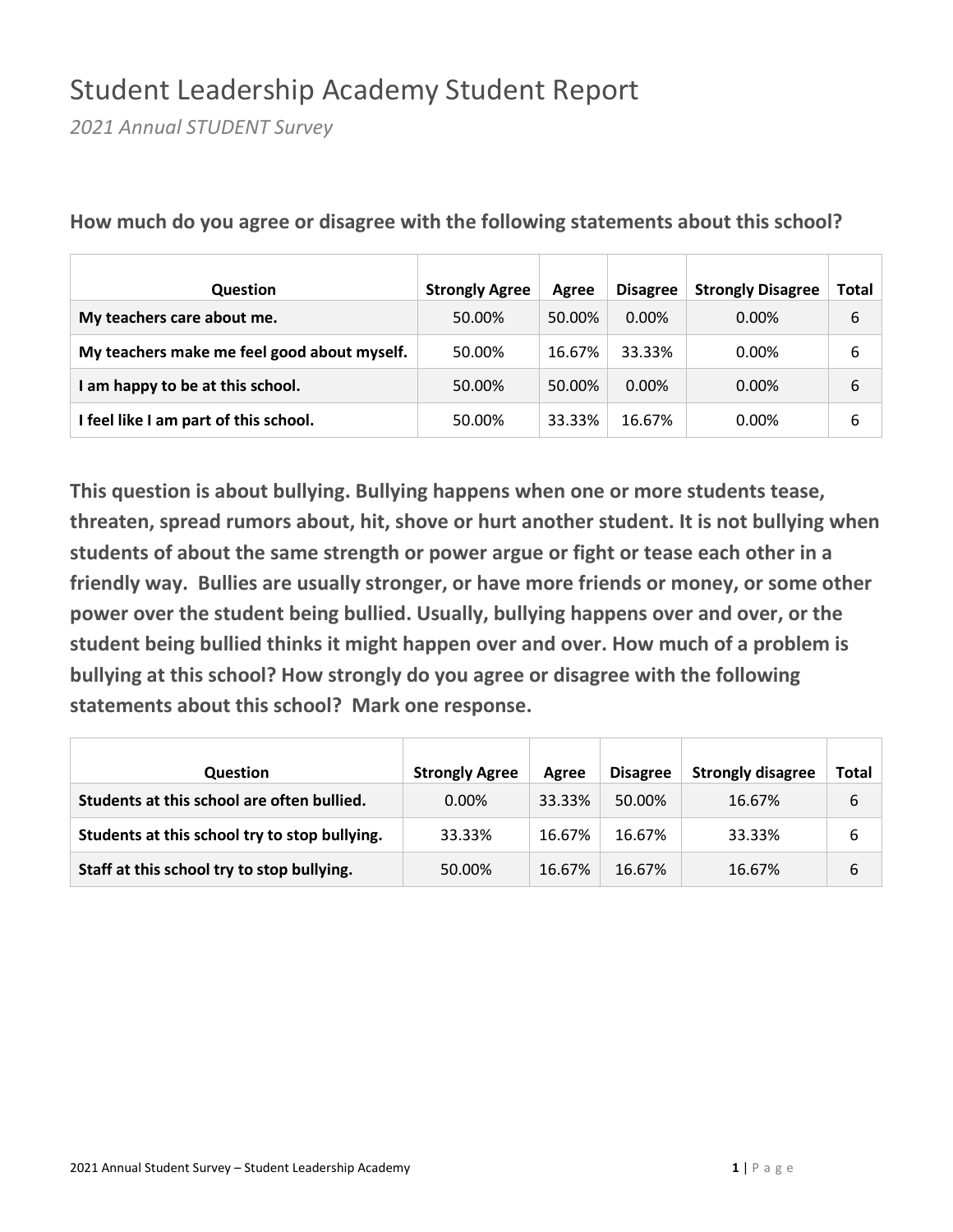**This question is about cyberbullying. Cyberbullying is bullying that takes place using electronic technology. Examples of cyberbullying include mean text messages or emails, rumors sent by email or posted on social networking sites, and embarrassing pictures, videos, websites, or fake profiles. How strongly do you agree or disagree with the following statements about this school? Mark one response.**

| Students often spread mean rumors or lies about others at this school on the internet<br>(i.e., Facebook, email, and instant messages). | Percentage |
|-----------------------------------------------------------------------------------------------------------------------------------------|------------|
| <b>Strongly Agree</b>                                                                                                                   | $0.00\%$   |
| Agree                                                                                                                                   | 33.33%     |
| <b>Disagree</b>                                                                                                                         | 50.00%     |
| <b>Strongly disagree</b>                                                                                                                | 16.67%     |
| <b>Total</b>                                                                                                                            | 6          |

**How strongly do you agree or disagree with the following statements about this school? Mark one response per statement.**

| <b>Question</b>                                                                                | <b>Strongly</b><br>Agree | Agree  | <b>Disagree</b> | <b>Strongly</b><br>disagree | Total |
|------------------------------------------------------------------------------------------------|--------------------------|--------|-----------------|-----------------------------|-------|
| I can talk to my teachers about problems I am having<br>in class.                              | 50.00%                   | 33.33% | 16.67%          | $0.00\%$                    | 6     |
| I can talk to a teacher or other adult at this school<br>about something that is bothering me. | 50.00%                   | 33.33% | 16.67%          | $0.00\%$                    | 6     |
| Teachers are available when I need to talk with them.                                          | 50.00%                   | 16.67% | 16.67%          | 16.67%                      | 6     |
| My teachers give me individual attention when I<br>need it.                                    | 50.00%                   | 16.67% | 16.67%          | 16.67%                      | 6     |

| <b>Question</b>                                                         | <b>Strongly</b><br>Agree | Agree  | <b>Disagree</b> | <b>Strongly</b><br>disagree | Total |
|-------------------------------------------------------------------------|--------------------------|--------|-----------------|-----------------------------|-------|
| My teachers make it clear to me when I have<br>misbehaved in class.     | 33.33%                   | 33.33% | 33.33%          | $0.00\%$                    | 6     |
| My teachers expect me to do my best all the time.                       | 66.67%                   | 33.33% | 0.00%           | $0.00\%$                    | 6     |
| My teachers praise me when I work hard in school.                       | 50.00%                   | 16.67% | 33.33%          | $0.00\%$                    | 6     |
| Adults working at this school reward students for<br>positive behavior. | 50.00%                   | 33.33% | 0.00%           | 16.67%                      | 6     |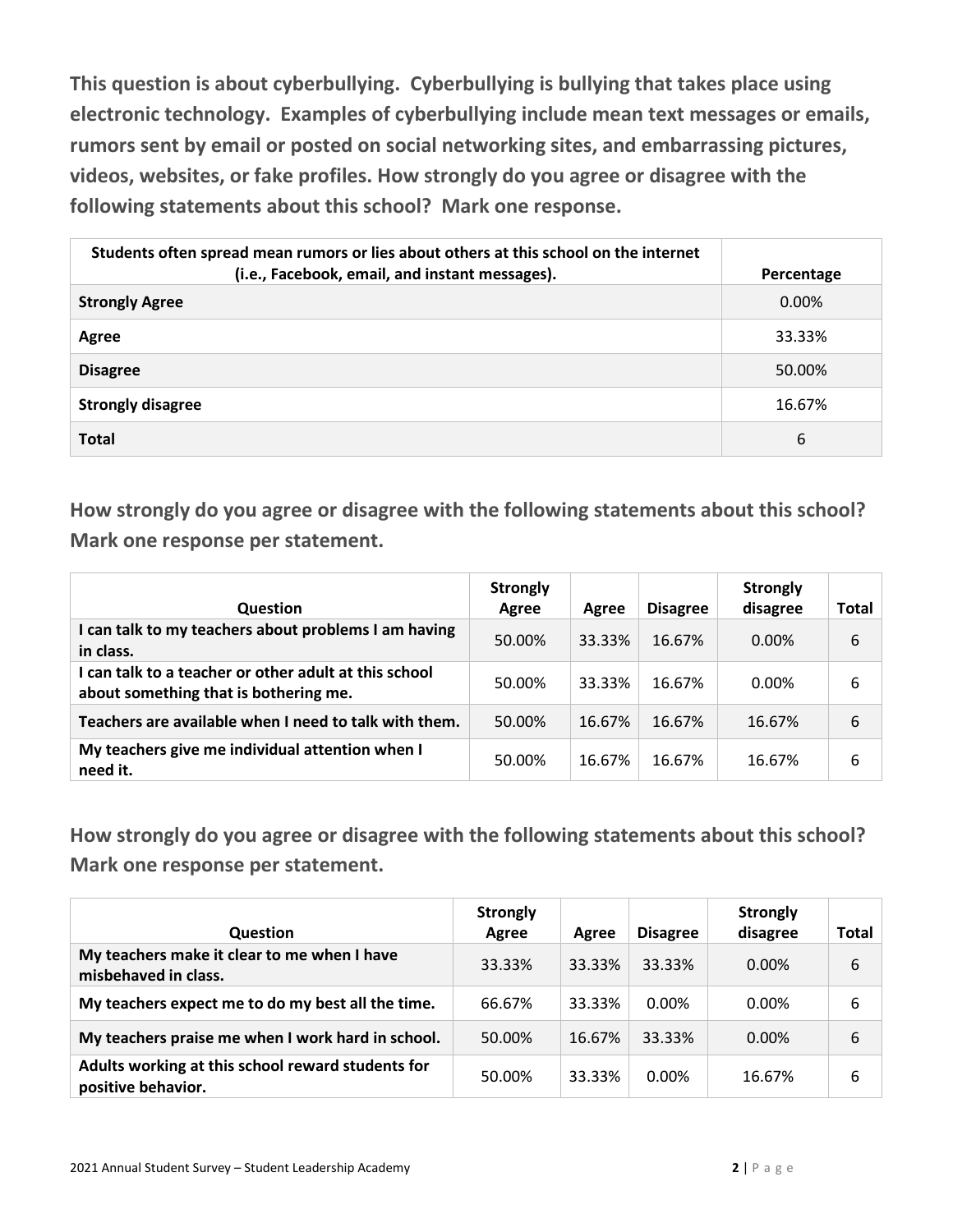| <b>Question</b>                                                                                 | <b>Strongly</b><br>Agree | Agree  | <b>Disagree</b> | <b>Strongly</b><br>disagree | Total |
|-------------------------------------------------------------------------------------------------|--------------------------|--------|-----------------|-----------------------------|-------|
| At this school, students have chances to help decide<br>things like class activities and rules. | 20.00%                   | 20.00% | 60.00%          | $0.00\%$                    | 5     |
| I have chances to be part of class discussions or<br>activities.                                | 40.00%                   | 60.00% | $0.00\%$        | $0.00\%$                    | 5     |
| The things I'm learning in school are important to<br>me.                                       | 20.00%                   | 20.00% | 20.00%          | 40.00%                      | 5     |
| My teachers often connect what I am learning to life<br>outside the classroom.                  | $0.00\%$                 | 60.00% | 20.00%          | 20.00%                      | 5     |

| <b>Question</b>                                                                                                            | <b>Strongly</b><br>Agree | Agree  | <b>Disagree</b> | <b>Strongly</b><br>disagree | <b>Total</b> |
|----------------------------------------------------------------------------------------------------------------------------|--------------------------|--------|-----------------|-----------------------------|--------------|
| I feel safe at this school.                                                                                                | 60.00%                   | 40.00% | 0.00%           | 0.00%                       | 5            |
| Students at this school get along well with each other.                                                                    | $0.00\%$                 | 80.00% | 20.00%          | 0.00%                       | 5            |
| People of different cultural backgrounds, races, or<br>ethnicities get along well at this school.                          | 20.00%                   | 80.00% | 0.00%           | 0.00%                       | 5            |
| Adults working at this school help students develop<br>strategies to understand and control their feelings and<br>actions. | 0.00%                    | 60.00% | 40.00%          | 0.00%                       | 5            |
| Students at this school stop and think before doing<br>anything when they get angry.                                       | 0.00%                    | 25.00% | 25.00%          | 50.00%                      | 4            |
| At this school, students work on listening to others to<br>understand what they are trying to say.                         | 0.00%                    | 25.00% | 50.00%          | 25.00%                      | 4            |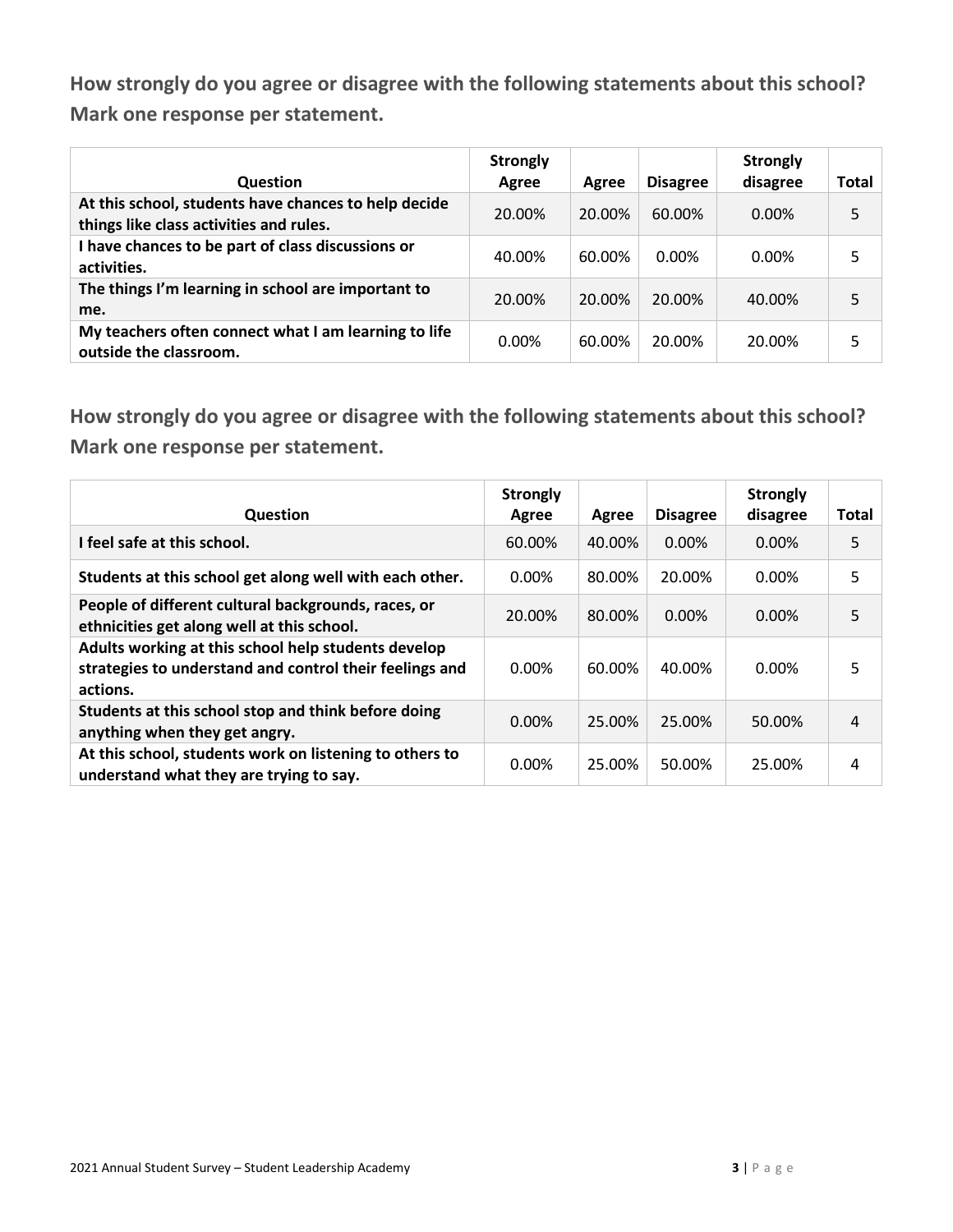| Question                                                                                         | <b>Strongly</b><br>Agree | Agree    | <b>Disagree</b> | <b>Strongly</b><br>disagree | <b>Total</b> |
|--------------------------------------------------------------------------------------------------|--------------------------|----------|-----------------|-----------------------------|--------------|
| I sometimes stay home because I don't feel safe at<br>this school.                               | $0.00\%$                 | $0.00\%$ | 80.00%          | 20.00%                      | 5            |
| If I am absent, there is a teacher or some other adult<br>at school that will notice my absence. | 40.00%                   | 40.00%   | 0.00%           | 20.00%                      | 5            |
| Students at this school are teased or picked on about<br>their race or ethnicity.                | 0.00%                    | 20.00%   | 40.00%          | 40.00%                      | 5            |
| Students at this school are teased or picked on about<br>their cultural background or religion.  | 0.00%                    | 20.00%   | 40.00%          | 40.00%                      | 5            |
| Students at this school are teased or picked on about<br>their physical or mental disability.    | $0.00\%$                 | 20.00%   | 60.00%          | 20.00%                      | 5            |

**How strongly do you agree or disagree with the following statements about this school? Mark one response per statement.**

| <b>Question</b>                                                                                                                                                            | <b>Strongly</b><br>Agree | Agree  | <b>Disagree</b> | <b>Strongly</b><br>disagree | Total |
|----------------------------------------------------------------------------------------------------------------------------------------------------------------------------|--------------------------|--------|-----------------|-----------------------------|-------|
| Students know what to do if there is an emergency,<br>natural disaster (tornado, flood) or a dangerous situation<br>(e.g. violent person on campus) during the school day. | 40.00%                   | 60.00% | $0.00\%$        | $0.00\%$                    |       |
| If students hear about a threat to school or student<br>safety, they would report it to someone in authority.                                                              | 20.00%                   | 40.00% | 40.00%          | $0.00\%$                    |       |
| I feel safe going to and from this school.                                                                                                                                 | 40.00%                   | 60.00% | $0.00\%$        | $0.00\%$                    |       |

| <b>Question</b>                                                                             | <b>Strongly</b><br>Agree | Agree  | <b>Disagree</b> | <b>Strongly</b><br>disagree | Total |
|---------------------------------------------------------------------------------------------|--------------------------|--------|-----------------|-----------------------------|-------|
| All students are treated the same, regardless of<br>whether their parents are rich or poor. | 20.00%                   | 40.00% | 20.00%          | 20.00%                      | 5     |
| Boys and girls are treated equally well.                                                    | 40.00%                   | 20.00% | 20.00%          | 20.00%                      | 5     |
| School rules are applied equally to all students.                                           | 40.00%                   | 40.00% | $0.00\%$        | 20.00%                      | 5     |
| Discipline is fair.                                                                         | 20.00%                   | 40.00% | 20.00%          | 20.00%                      |       |